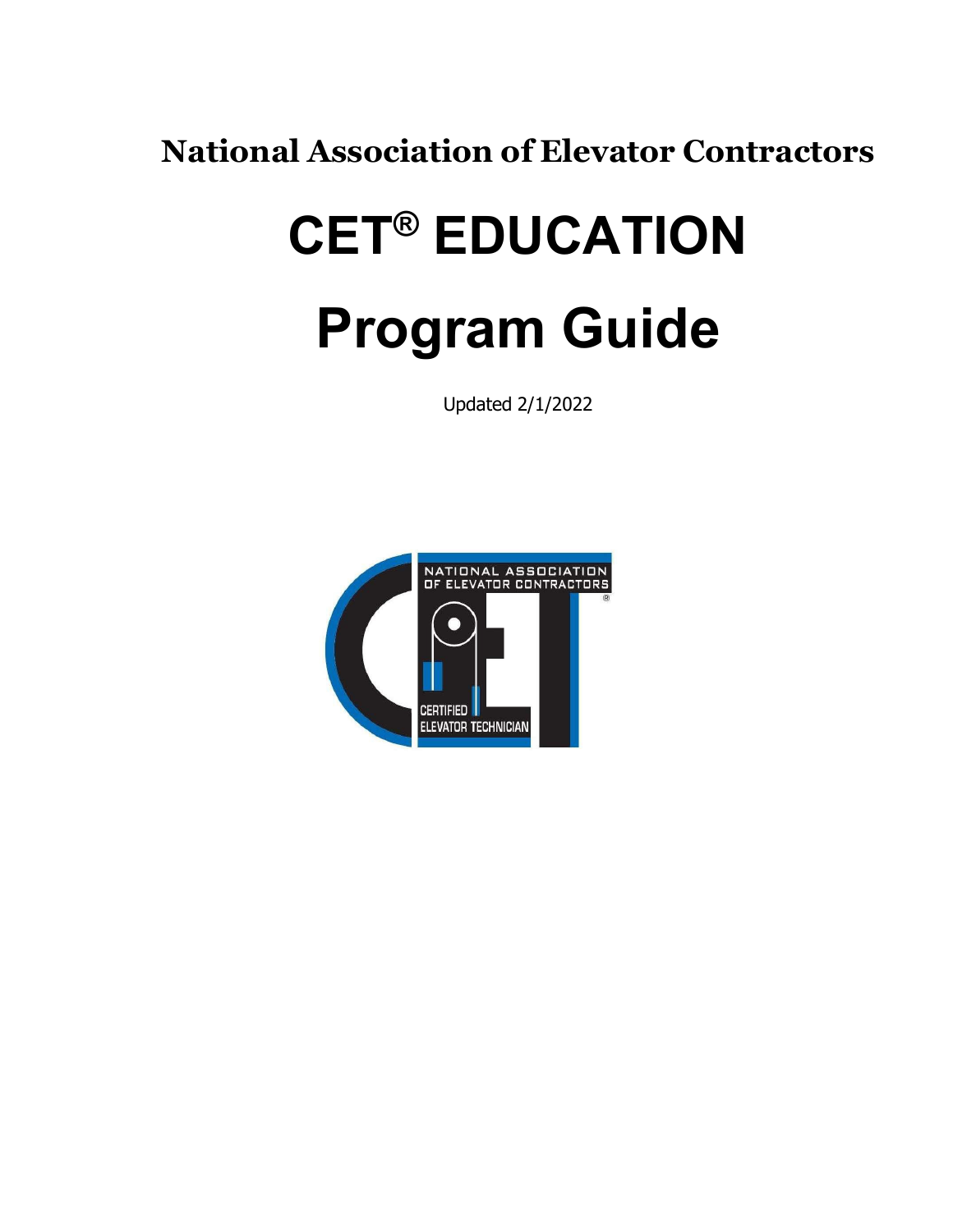# **Table of Contents**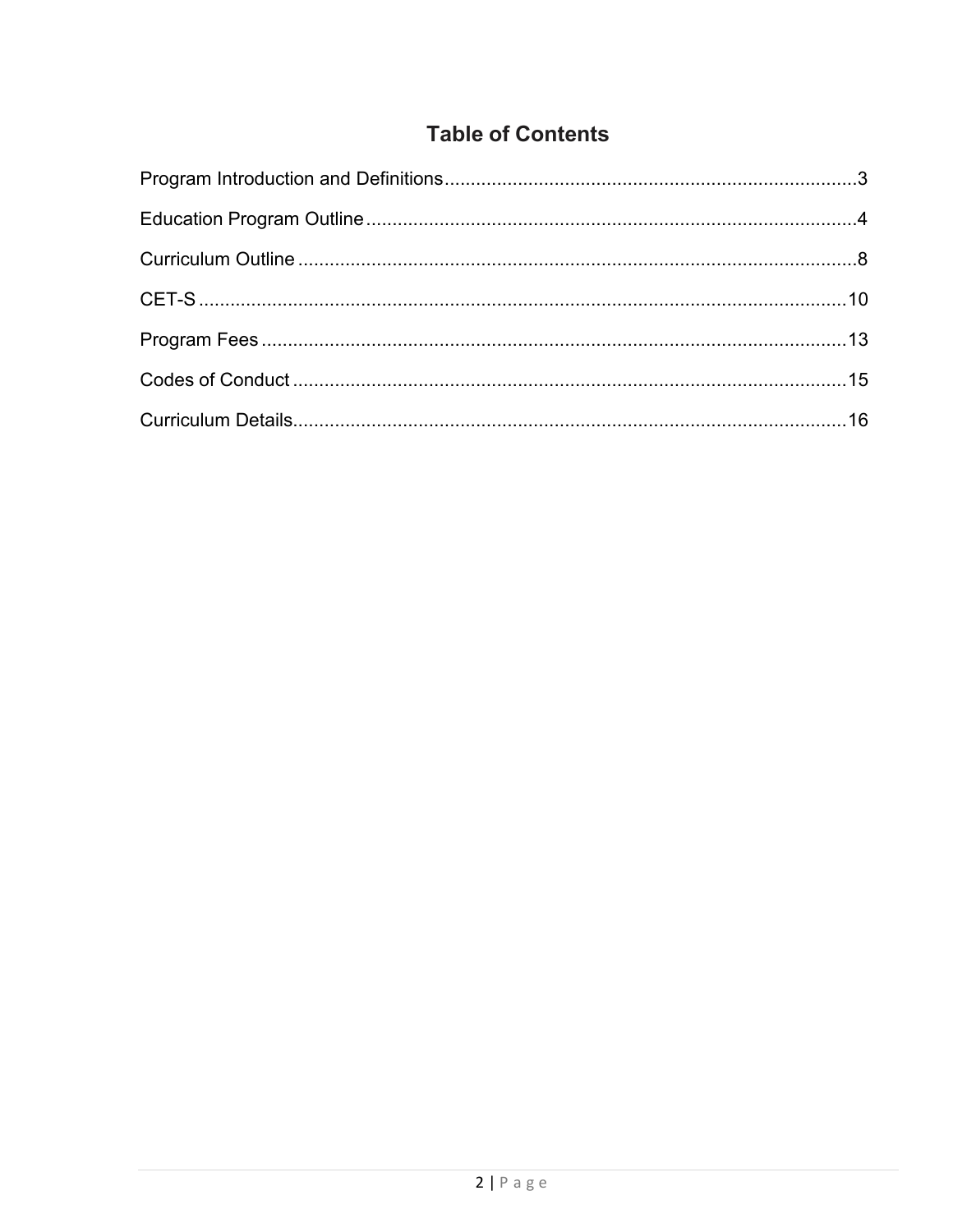# **NAEC'S CET® EDUCATION PROGRAM**

The Certified Elevator Technician (CET®) Education Program is sponsored and administered by the National Association of Elevator Contractors (NAEC). The purpose of the CET® Education Program is to provide the elevator industry technical, mechanical, construction, and maintenance workforces with a means of obtaining and verifying critical education and training requirements related to compliance with industry codes, elevator and escalator specific technical theory, components, and competencies. It is a program which spans four years and 12 courses of study. The program consists of two levels, the core curriculum (Courses 1-4) and the advanced curriculum (Courses 5- 12). In addition to unit exams given during the coursework, an exam will be given at the completion of each level. Each course will include skills verifications related to the coursework. The skills must be completed in the presence of a CET or CET-S before going onto the next course.

The CET® Education Program is the nationally recognized training program included in NAEC's National Guidelines for Apprenticeship Standards (C2011-03) approved by the U.S. Department of Labor Office of Apprenticeship.

All CET<sup>®</sup> Education course materials are available from Elevator World, Inc.

To purchase course material, call 251.479.4514 x 19. Purchasers will need to provide their candidate number assigned to each CET® candidate.

Program information may be obtained from the NAEC website at [www.naec.org,](http://www.naec.org/) or by calling 800.900.6232 or 770.760.9660.

# **Program Definitions**

- **Candidate** is a participant/learner in the CET® Education Program; an individual who has met all application requirements of the NAEC CET® Education Program and has been accepted into the program.
- **AET™** is an Associate Elevator Technician; an individual who has met all application requirements of the CET® Education Program, has successfully completed all course requirements of the program's core curriculum, completed all the related skills verifications, completed the required on-the-job-training (OJT) hours and has passed the required qualifying examination.
- **CET®** is a Certified Elevator Technician who has met all the application requirements of the NAEC CET® Certification Program, passed the required certification exam and has maintained their certification by completing all requirements of the annual renewal process. A current  $CET^{\circledast}$ will hold a CET<sup>®</sup> ID issued by the NAEC Certification Board.
- **MC** is a Modernization and Construction designation awarded to individuals who have met all of the application requirements of the  $CET^{\circledast}$  Education Program; has successfully completed all course requirements of the program's core and advanced curriculum including all required exams and has completed the skills verifications for Courses 1, 2, 4, 5, 6, 7, 8, 9.
- $\triangleright$  **MR** is a Maintenance and Repair designation awarded to individuals who have met all of the application requirements of the CET<sup>®</sup> Education Program; has successfully completed all course requirements of the program's core and advanced curriculum including all required exams and has completed the skills verifications for Courses 1, 3, 4, 5, 6, 8, 9, 10.
- $\triangleright$  **E** is a Escalator designation awarded to individuals who have met all of the application requirements of the CET® Education Program; has successfully completed all course requirements of the program's core and advanced curriculum including all required exams and has completed the skills verifications for Courses 1, 4, 5, 6, 8, 9, 11 and has passed the required qualifying examination.
- **CET-S** is a CET® supervisor/administrator; an individual who is a CET® (see definition above) and who has successfully completed the NAEC CET® Supervisor Training Course. Each participating candidate must have access to a CET-S.
- $\triangleright$  Program Administrator is an individual who has met the requirements and may proctor unit exams.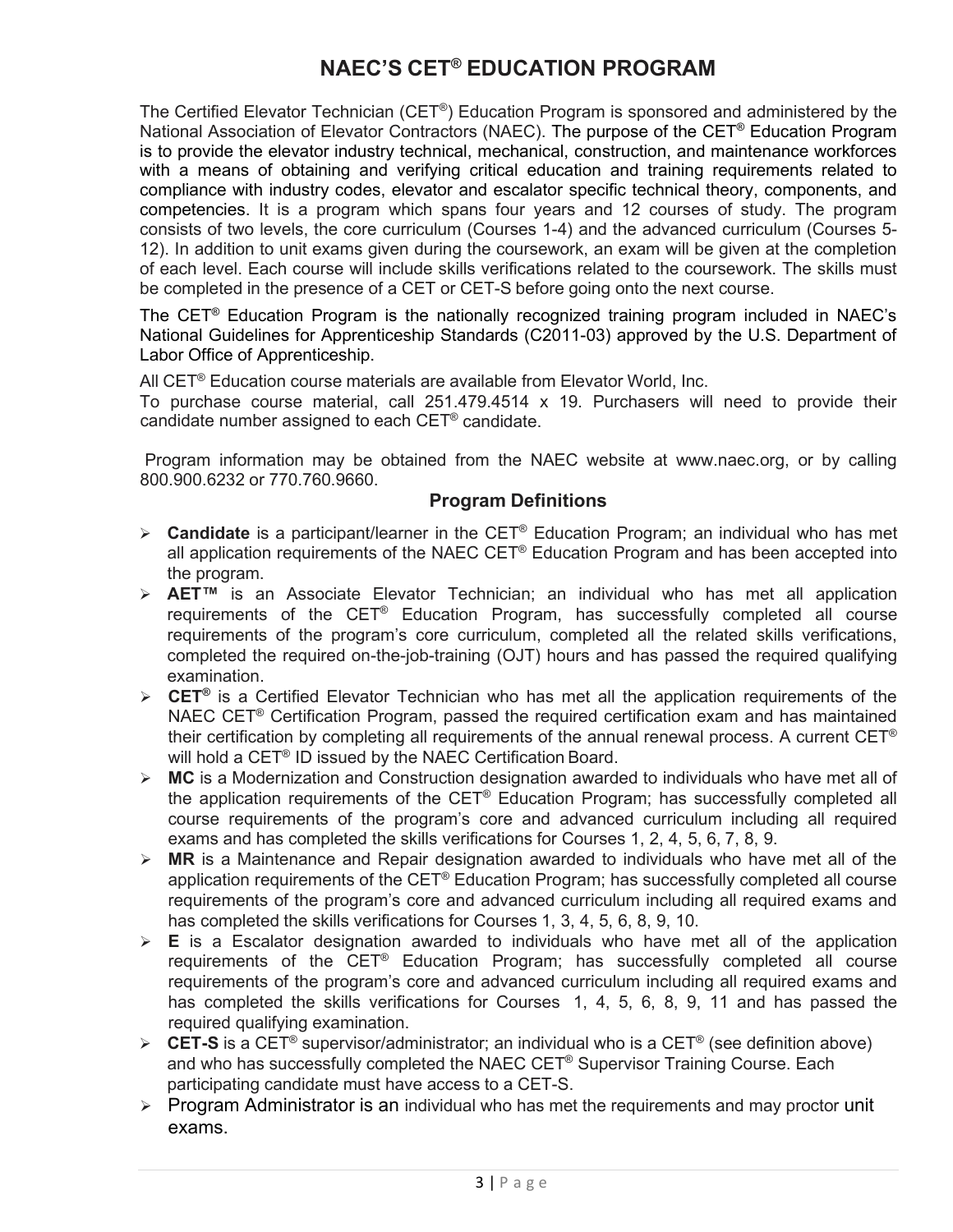# **Education Program Outline**

## <span id="page-3-0"></span>Candidate Application Process

- CET Candidate Qualifications**:**
	- $\triangleright$  Must have a high school diploma, GED or equivalent;
	- $\triangleright$  Must be at least 18 years of age;
	- $\triangleright$  Must have access to the supervision of a CET-S:
	- $\triangleright$  Must pay the application fee and annual candidate administration fee;
	- $\triangleright$  Must be able to read and write in English;
	- Must be a citizen of the United States or be legally authorized by the United States government to work and participate in a training program. The exception to this requirement is for individuals living outside the United States and not working in the United States.
	- ▶ Youth Apprenticeship/Educational Program Qualifications:
	- $\triangleright$  Must be enrolled in a high school or vocational school;
	- $\triangleright$  Must attend an NAEC approved training center, state, or county approved vocational school for the related instruction with supervised job site training by member company;
	- $\triangleright$  Must be at least 16 years of age;
	- $\triangleright$  Must have a notarized wavier from a parent or guardian;
	- $\triangleright$  Must have access to the supervision of a CET-S;
	- $\triangleright$  Each individual must be approved by NAEC;
	- $\triangleright$  Candidate ID number issued when approved by NAEC for purchase of course material;
	- $\triangleright$  Each individual must purchase their own course material; Course material cannot be shared;
	- $\triangleright$  Must pay the application fee and annual candidate administration fee:
	- $\triangleright$  Must be able to read and write in English;
	- $\triangleright$  Must be a citizen of the United States or be legally authorized by the United States government to work and participate in a training program;
	- $\triangleright$  Individuals must adhere to the Youth Apprenticeship guidelines for your state;
	- $\triangleright$  Individual cannot move forward to advanced curriculum until OJT hours are met.

All must complete the following:

- $\triangleright$  Complete and submit online application at [www.naec.org.](http://www.naec.org/)
- $\triangleright$  NAEC will return your application for review and signature.
- $\triangleright$  Return the following documents to NAEC:
	- $\triangleright$  Application signed by candidate and authorized representative of employer;
	- Copy of High School Diploma or GED transcript *(Not required for Youth Apprentice);*
	- $\triangleright$  Copy of photo ID that includes date of birth;
	- Certification Statement signed by candidate, CET-S and authorized representative of employer;
	- $\triangleright$  Code of Ethics signed by candidate;
	- Application fee of \$220 for NAEC members or \$680 for non-members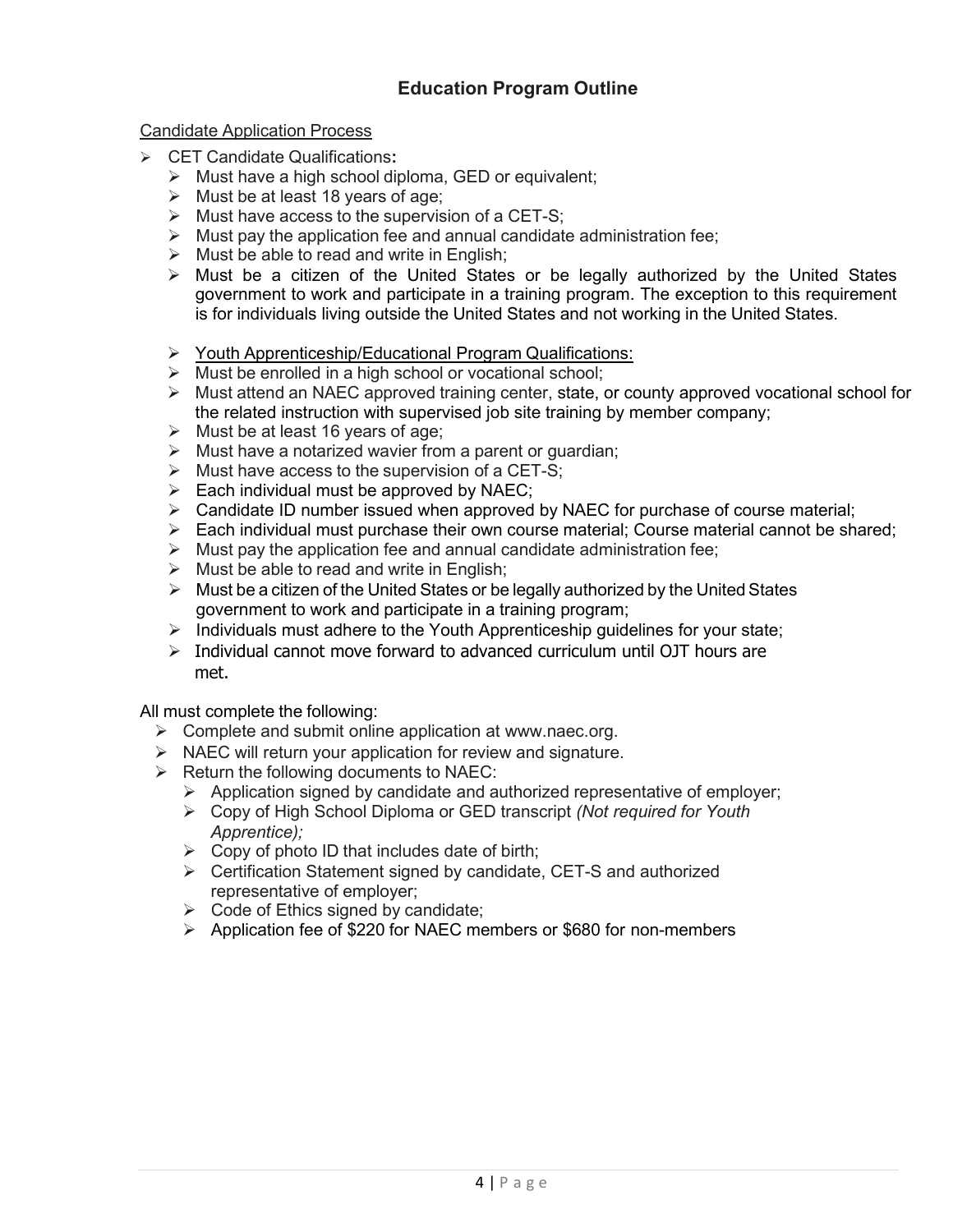# Core Curriculum (Courses 1-4)

- $\triangleright$  Consists of 4 courses:
	- $\triangleright$  Course 1: Introduction to Elevators consisting of 3 units
	- Course 2: Basics of Installing Elevator Components consisting of 4 units
	- $\triangleright$  Course 3: Maintenance Practices and Testing consisting of 4 units
	- $\triangleright$  Course 4: Electrical Safety and Theory
- $\triangleright$  Courses must be completed in order;
- $\triangleright$  Approximately 2 years to complete; 321 total classroom hours;
- $\triangleright$  Course units consist of three basic parts:
	- $\triangleright$  Text based workbook.
	- $\triangleright$  On the job skills verification.
	- $\triangleright$  Unit exams (minimum passing score 75%).
- $\triangleright$  On the job skills must be completed in the presence of a CET® or CET-S.
- $\triangleright$  Upon completion of each unit or course an exam will be given. The exam will be
	- > Online.
	- $\triangleright$  Closed book.
	- $\triangleright$  Questions chosen from study questions at the end of each unit/course chapter of the core curriculum.
	- $\triangleright$  Proctored by the candidate's CET-S and carried out in accordance with NAEC testing guidelines.
		- Unit exams may also be proctored by Program Administrator.
- $\triangleright$  Curriculum can be purchased from approved NAEC vendor, Elevator World, Inc., by calling 251-479-4514 x19 providing the candidate number assigned upon approval of program application.

# AET Designation

An individual will be awarded the Associate Elevator Technician (AET) designation based on the following criteria:

- $\triangleright$  Has met all of the application requirements of the NAEC CET Educational Program;
- $\triangleright$  Has successfully completed all course requirements of CET Educational Program's core curriculum (Course 1-4);
- $\triangleright$  Has documented at least 4,000 hours of on-the-job training from hire date to present
- $\triangleright$  Has completed the required skills verifications of the core curriculum (Course 1-4); and
- $\triangleright$  Has passed the Level 1 (AET) exam.

The Level 1 (AET) Exam will be:

- $\triangleright$  Online:
- $\triangleright$  Closed book;
- $\triangleright$  Questions randomly chosen from study questions in the core curriculum (Courses 1-4);
- $\triangleright$  Proctored by the candidate's CET-S and a competent adult who is not the supervisor or related to the candidate in accordance with proctoring guidelines;
- $\triangleright$  Carried out in accordance with NAEC testing quidelines.

Minimum passing score for Level 1 Exam is 75%. If the applicant fails the Level 1 Exam, the following process will be applicable:

- $\triangleright$  After the 1<sup>st</sup> Time The candidate may retake the examination (2<sup>nd</sup> attempt) after a 15-day waiting period,
- $\triangleright$  After Failing the 2<sup>nd</sup> Time The candidate may retake the examination (3<sup>rd</sup> attempt) after a 15-day waiting period and paying a \$100 fee,
- $\triangleright$  After Failing the 3<sup>rd</sup> Time The candidate may retake the examination (4<sup>th</sup> attempt) after a 60-day waiting period and paying a \$100 fee. Additionally, the candidate's CET-S, and an officer of the candidate's company, must submit a signed and dated statement certifying that the candidate studied the respective curriculum chapter(s) that the candidate failed.
- $\triangleright$  After Failing the 4<sup>th</sup> Time The candidate must repeat the entire Core Curriculum.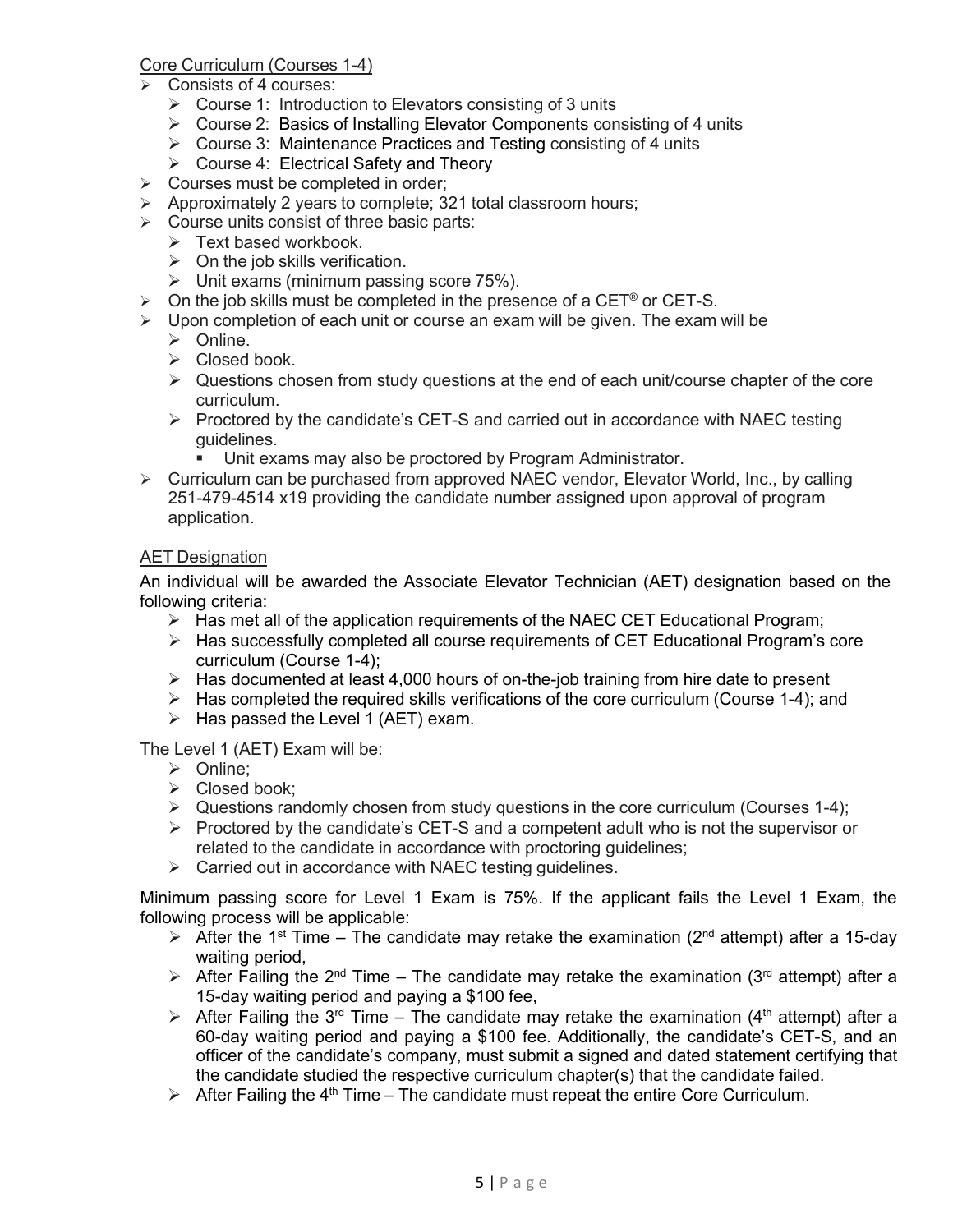# Entering the Education Program at the AET Designation

An individual may enter CET<sup>®</sup> Program as an AET and begin studies at the Advanced Curriculum based on the following steps and approval by the NAEC Education Committee:

- 1. Completion of the NAEC CET Education program online application; to include a notarized letter written by applicant stating experience; letter from current employer stating job responsibilities; copies of W2s and pay an additional \$100 to current application fee.
- 2. Completion of:
	- o industry related educational training program (NEIEP) modules/courses that are substantially equal to or more comprehensive than the core curriculum of the NAEC CET® Educational Program.
	- o **o**r
	- $\circ$  at least 6,000 hours of on-the-job industry training; (copies of 3 years W2s).
	- o **or**
	- $\circ$  at least 8,000 hours of on-the-job training related to the industry; (copies of 4 years W2s)
- 3. Completion of the OSHA 30 course.
- 4. Completion of the Level 1 (AET) Exam with a minimum score of 75%.
- 5. Verifiable completion of Skills Verifications included in the CET core curriculum (Courses 1-4) to be completed before Level 2 Exam. Courses 1-4 course material must be purchased from Elevator World once individual has been approved by the Education Committee.

This option will not be available to any individual currently enrolled or having ever been enrolled in the CET Program.

# **Approved individuals are required to purchase years 1 & 2 of the CET curriculum.**

Minimum passing score for Level 1 Exam is 75%. If the applicant fails the Level 1 Exam, the following process will be applicable:

- $\triangleright$  After the 1<sup>st</sup> Time The candidate may retake the examination (2<sup>nd</sup> attempt) after a 15-day waiting period,
- After Failing the 2<sup>nd</sup> Time The candidate may retake the examination (3<sup>rd</sup> attempt) after a 15-day waiting period and paying a \$100 fee,
- $\triangleright$  After Failing the 3<sup>rd</sup> Time The candidate may retake the examination (4<sup>th</sup> attempt) after a 60-day waiting period and paying a \$100 fee. Additionally, the candidate's CET-S, and an officer of the candidate's company, must submit a signed and dated statement certifying that the candidate studied the respective curriculum chapter(s) that the candidate failed.
- $\triangleright$  After Failing the 4<sup>th</sup> Time The candidate must complete the entire Core Curriculum.

# Advanced Curriculum (Courses 5-12)

- Consists of 8 courses:
	- Course 5: Elevator Doors and Equipment consisting of 1 unit
	- Course 6: Electric Traction Elevators: Traction Theory, Maintenance, Testing & Safety consisting of 3 parts
	- $\triangleright$  Course 7: Electrical Wiring and Equipment consisting of 1 unit
	- Course 8: Electrical Safety and Theory consisting of 1 unit
	- Course 9: Hydraulic Theory and Installation consisting of 1 unit
	- Course 10: Machinery Troubleshooting, Rope Replacement consisting of 2 units
	- Course 11: Escalators and Moving Walks consisting of 1 unit
	- $\triangleright$  Course 12: Accessibility consisting of 1 unit
- $\triangleright$  Approximately 2 years to complete; 290 total classroom hours;
- $\triangleright$  Course units consist of three basic parts:
	- $\triangleright$  Text based workbook
	- $\triangleright$  On the job skills verification
	- $\triangleright$  Unit exams (minimum passing score 75%).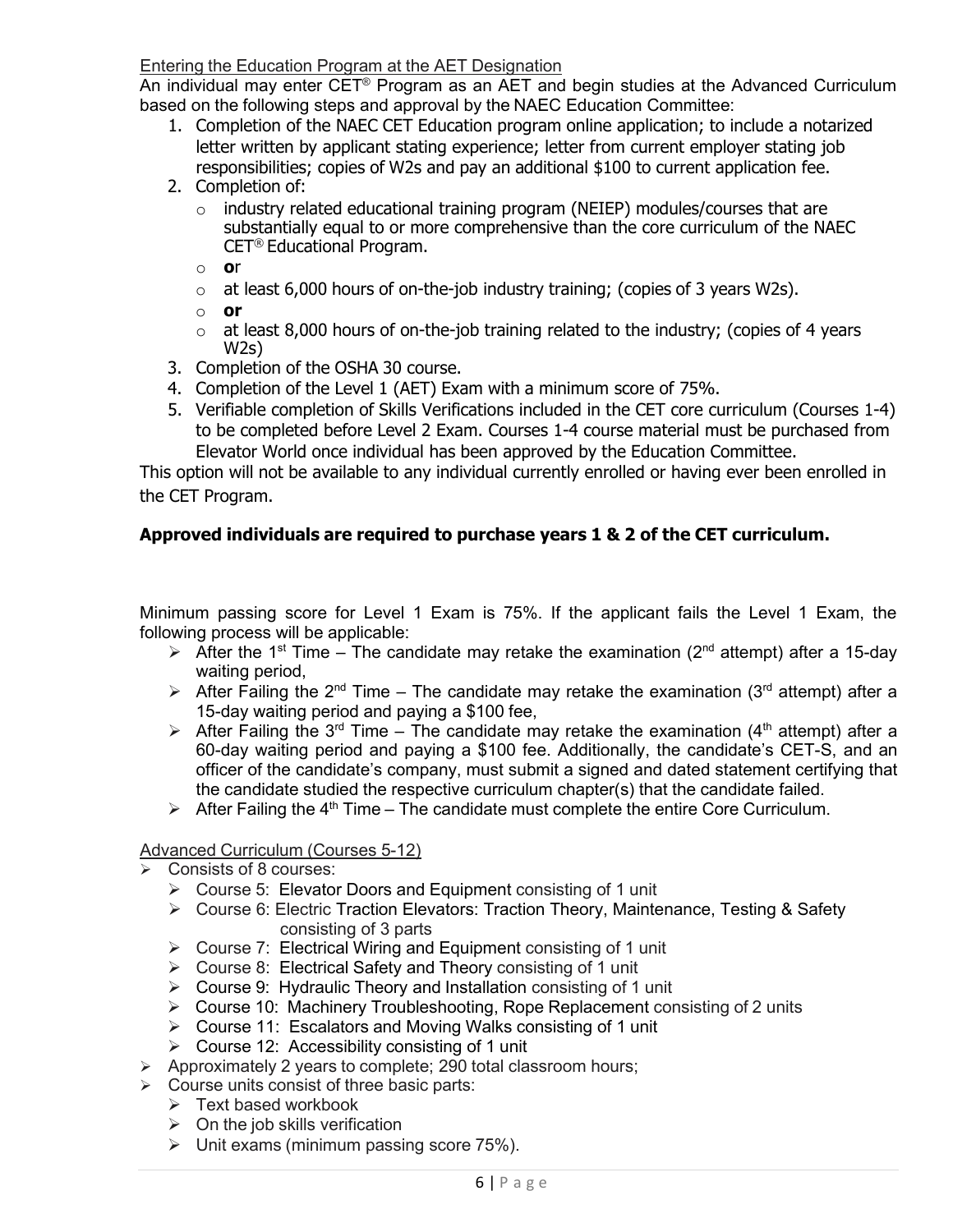- $\triangleright$  On the job skills must be completed in the presence of a CET® or CET-S.
- $\triangleright$  Upon completion of each unit or course an exam will be given. The exam will be
	- > Online;
	- $\triangleright$  Closed book;
	- $\triangleright$  Questions chosen from study questions at the end of each unit/course chapter of the advanced curriculum;
	- $\triangleright$  Proctored by the candidate's CET-S and carried out in accordance with NAEC testing guidelines.
		- Unit exams may also be proctored by Program Administrator
- $\triangleright$  Curriculum can be purchased from approved NAEC vendor, Elevator World, Inc., by calling 251-479-4514 x 19 using the candidate number assigned upon approval of program application.

# Certificate of Completion

An individual will be awarded a Certificate of Completion for the CET<sup>®</sup> Education Program and can apply for CET<sup>®</sup> Certification based on the following criteria:

- $\triangleright$  Has met all of the application requirements of the NAEC CET<sup>®</sup> Education Program;
- $\triangleright$  Has successfully completed all the AET requirements;
- Has successfully completed all course requirements of CET Education Program's advanced curriculum (Course 5-12);
- $\triangleright$  Has documented at least 8,000 on-the-job training hours from the time of their acceptance in the CET Program;
- $\triangleright$  Has completed the required skills verifications of the advanced curriculum (Course 5-12); and
- $\triangleright$  Has passed the Level 2 Exam

The Level 2 Exam will be:

- > Online;
- $\triangleright$  Closed book;
- $\triangleright$  Questions randomly chosen from study questions in the advanced curriculum (Courses 5-12);
- $\triangleright$  Proctored by the candidate's CET-S and a competent adult who is not the supervisor or related to the candidate in accordance with proctoring quidelines;
- $\triangleright$  Carried out in accordance with NAEC testing guidelines.

Minimum passing score for Level 2 Exam is 75%. If the applicant fails the Level 2 Exam, the following process will be applicable:

- $\triangleright$  After the 1<sup>st</sup> Time The candidate may retake the examination (2<sup>nd</sup> attempt) after a 15-day waiting period,
- $\triangleright$  After Failing the 2<sup>nd</sup> Time The candidate may retake the examination (3<sup>rd</sup> attempt) after a 15-day waiting period and paying a \$100 fee,
- $\triangleright$  After Failing the 3<sup>rd</sup> Time The candidate may retake the examination (4<sup>th</sup> attempt) after a 60-day waiting period and paying a \$100 fee. Additionally, the candidate's CET-S, and an officer of the candidate's company, must submit a signed and dated statement certifying that the candidate studied the respective curriculum chapter(s) that the candidate failed.
- $\triangleright$  After Failing the 4<sup>th</sup> Time The candidate must repeat the entire Advanced Curriculum.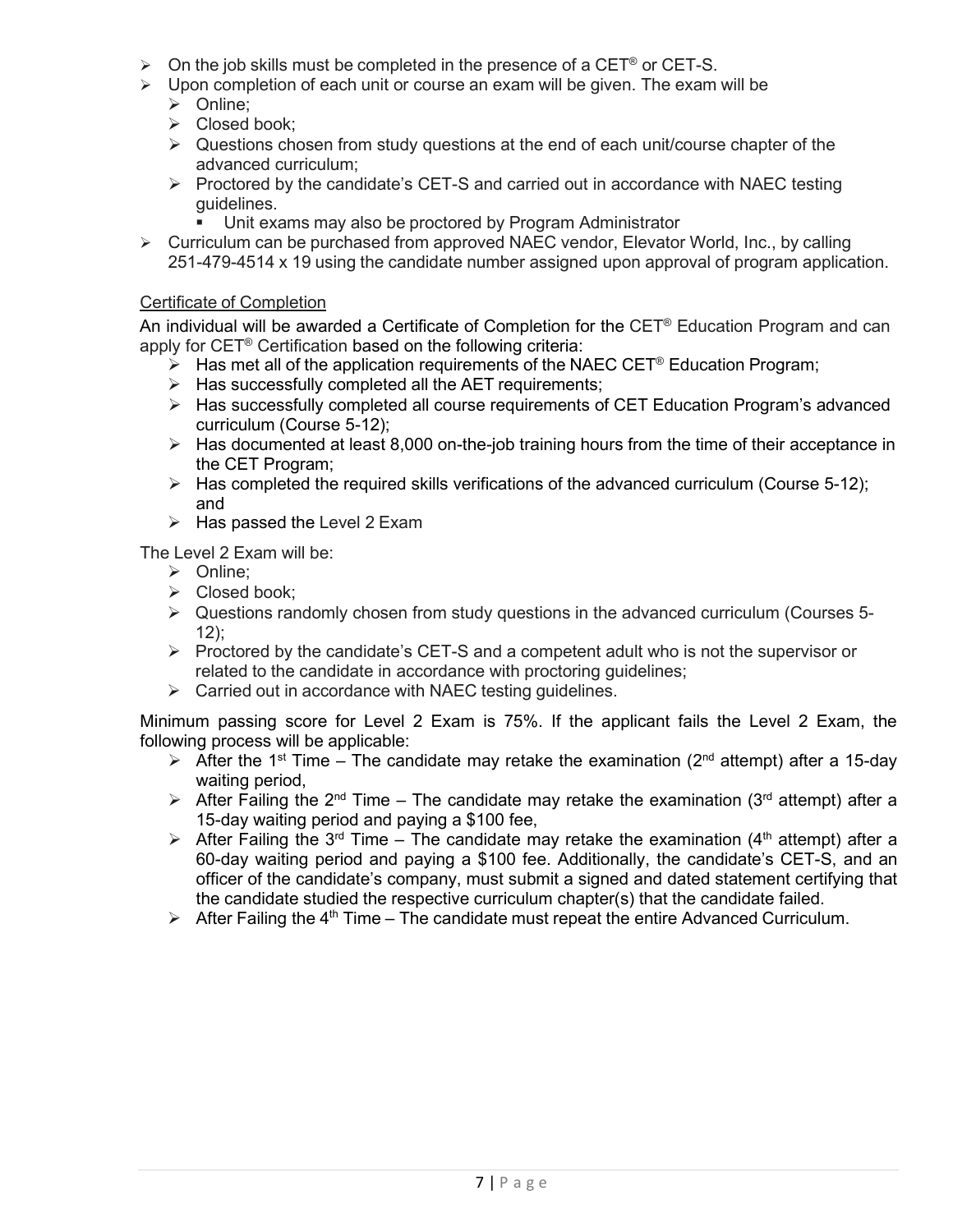# **Curriculum Outline**

# Class hours

# <span id="page-7-0"></span>COURSE 1: INTRODUCTION TO ELEVATORS

| Course 1 total: Class hours - 79 |  |
|----------------------------------|--|
| Field hours - 1000               |  |

#### COURSE 2: BASICS OF INSTALLING ELEVATOR COMPONENTS

| Course 2 total: Class hours - 90 |  |
|----------------------------------|--|
| Field hours - 1000               |  |

# **YEAR 1: TOTAL CLASS HOURS = 169 / TOTAL FIELD HOURS = 2,000**

#### COURSE 3: MAINTENANCE PRACTICES AND TESTING

| Course 3 total: Class hours - 87 |  |
|----------------------------------|--|
| Field hours - 1000               |  |

| <b>COURSE 4: ELECTRICAL SAFETY AND THEORY</b> |  |
|-----------------------------------------------|--|
|                                               |  |
| Course 4 total: Class hours – 65              |  |
| Field hours – 1000                            |  |

# **YEAR 2: TOTAL CLASS HOURS = 152 / TOTAL FIELD HOURS = 2,000**

| COURSE 5: ELEVATOR DOORS AND EQUIPMENT                |  |
|-------------------------------------------------------|--|
| Course 5 total: Class hours - 20<br>Field hours - 300 |  |
| <b>COURSE 6: ELECTRIC TRACTION ELEVATORS</b>          |  |
|                                                       |  |
|                                                       |  |
|                                                       |  |
| Course 6 total: Class hours - 105                     |  |
| Field hours - 1400                                    |  |
|                                                       |  |

# COURSE 7: ELECTRICAL WIRING AND EQUIPMENT

| Course 7 total: Class hours - 20 |  |
|----------------------------------|--|
| Field hours – 300                |  |

# **YEAR 3: TOTAL CLASS HOURS = 145 / TOTAL FIELD HOURS = 2,000**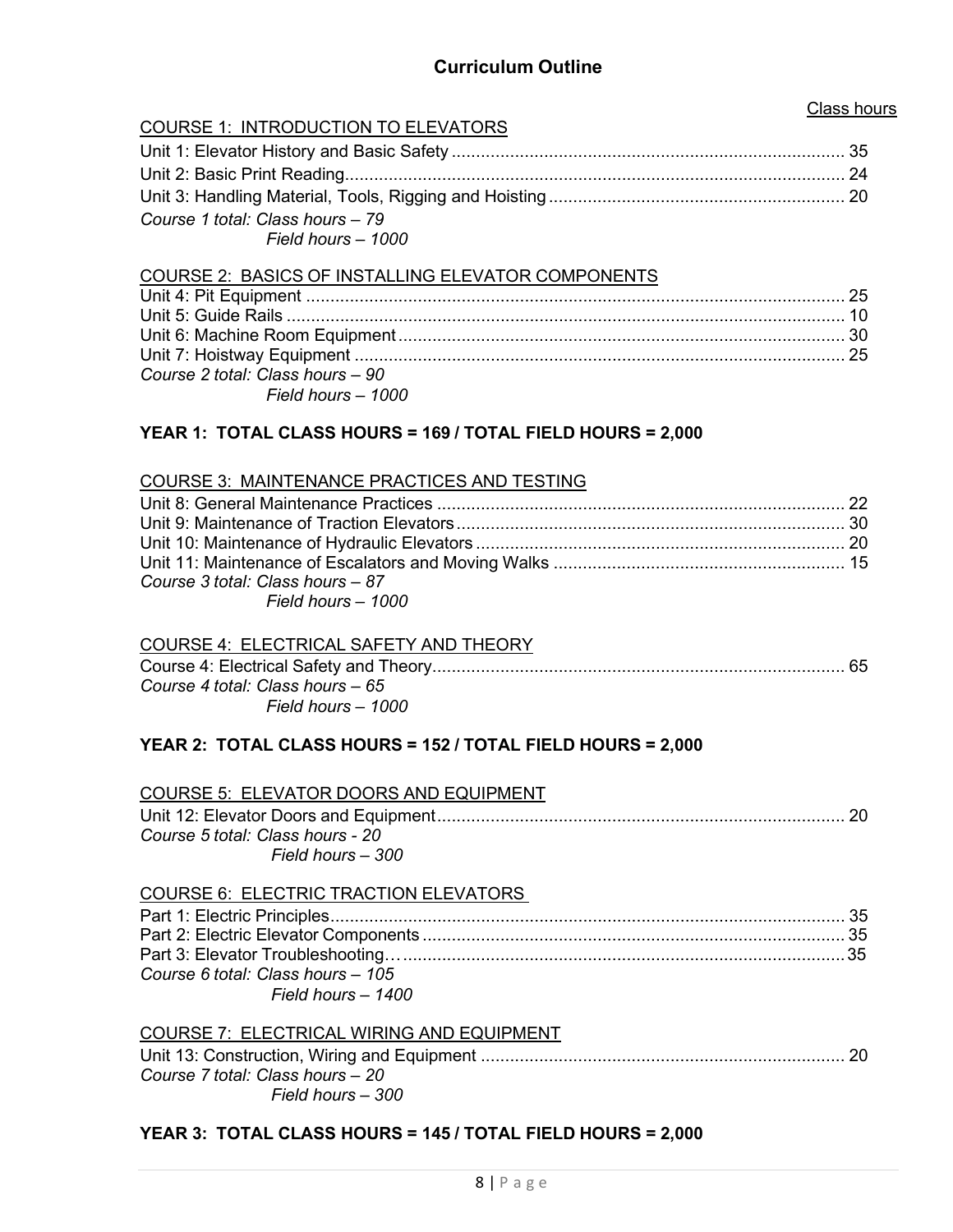| COURSE 8: HYDRAULIC THEORY AND INSTALLATION<br>Course 8 total: Class hours - 35<br>Field hours - 400                                                                         |  |
|------------------------------------------------------------------------------------------------------------------------------------------------------------------------------|--|
| COURSE 9: BASIC ELECTRONICS AND FUNDAMENTALS<br>Course 9 total: Class hours - 40<br>Field hours - 600                                                                        |  |
| COURSE 10: MACHINERY TROUBLESHOOTING, ROPE REPLACEMENT<br>Course 10 total: Class hours - 30<br>Field hours - 400                                                             |  |
| COURSE 11: ESCALATORS AND MOVING WALKS<br>Course 11 total: Class hours - 20<br>Field hours - 300                                                                             |  |
| <b>COURSE 12: ACCESSIBILITY</b><br>Unit 19: Introduction to the Vertical Transportation Industry (CAT Course 1) 20<br>Course 12 total: Class hours - 20<br>Field hours - 300 |  |
| YEAR 4: TOTAL CLASS HOURS = 145 / TOTAL FIELD HOURS = 2,000                                                                                                                  |  |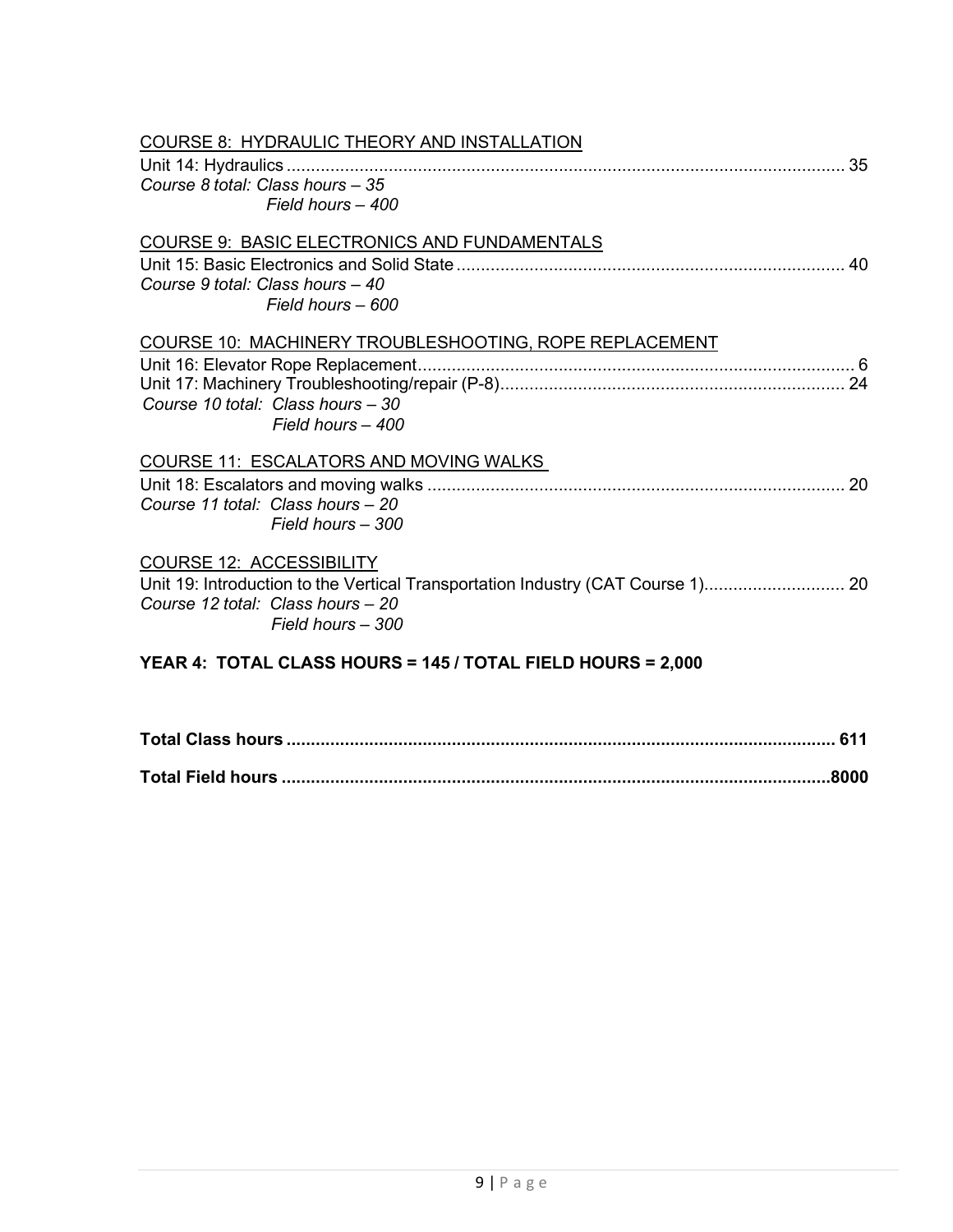# **ROLE OF THE CET-S**

- $\triangleright$  Help the Candidate succeed in completing the CET<sup>®</sup> Education Program
- $\triangleright$  Ensure that candidates have the required basic skills to complete the program study materials.
- $\triangleright$  Assist candidates with their program application.
- $\triangleright$  Ensure that candidates have met all their requirements prior to taking each exam.
- $\triangleright$  Ensure that the online exams are taken in accordance with NAEC Testing Guidelines.

## **CET-S RESPONSIBILITIES TO THE EMPLOYER**

Like any industry-based training program, the CET Education program requires coordination between the learner and company operations to help ensure consistency in training, conservation of human and fiscal resources, and assurance that the related activities are conducted within the company policies, procedures, and respective industry safety rules, regulations, and codes. There are several key responsibilities associated with the CET-S and [company](mailto:kathy@naec.org) operations. These responsibilities include the following:

- $\triangleright$  To help screen and identify new employees who have the potential to successfully complete the training program. Generally, most companies require new employees to go through a probationary period of three to six months. During this period, the employer must determine if the respective employee is trainable for selected technical positions and must ensure that the employee follows company policies and safe practices in the workplace. During this period, attitudes toward safety and learning are observed. Although there is not a yard stick or examination that can measure these qualities, the employer, which includes the company supervisors, knows from experience if a probationary employee has these characteristics. With this in mind, a critical responsibility for the CET-S is to help the employer determine if the respective employee has these characteristics and if having the employee be sponsored by the company for the CET education program is a worthwhile investment.
- $\triangleright$  To ensure that all of the internal company paperwork for the candidate is properly completed and maintained (e.g., purchase orders and checks if the company is paying for the program, training records, etc.). Although the CET-S would not actually be responsible for completing this paperwork, the CET-S would supervise the completion of such requirements.
- $\triangleright$  To ensure that the candidate has opportunities to learn and complete the various skills and tasks correlated with the CET® Education Program and that appropriate supervisors assist in the skills verification portion of the program.
- $\triangleright$  To ensure that all program assessments and examinations are in fact taken by each assigned Candidate and that these assessments and examinations were conducted in an environment conducive for such activities as specified by the NAEC Education Program. This responsibility includes ensuring that the assessments and examinations are properly proctored.
- $\triangleright$  To ensure that company management is kept up-to-date with the progress of each assigned candidate
	- $\triangleright$  To serve as a liaison between NAEC and the respective company.
	- $\triangleright$  To ensure that the CET<sup>®</sup> Education Program within the company is conducted in accordance with program guidelines.
	- $\triangleright$  To ensure that all company and pertinent industry safety standards, procedures, and codes are followed throughout the candidate training activities.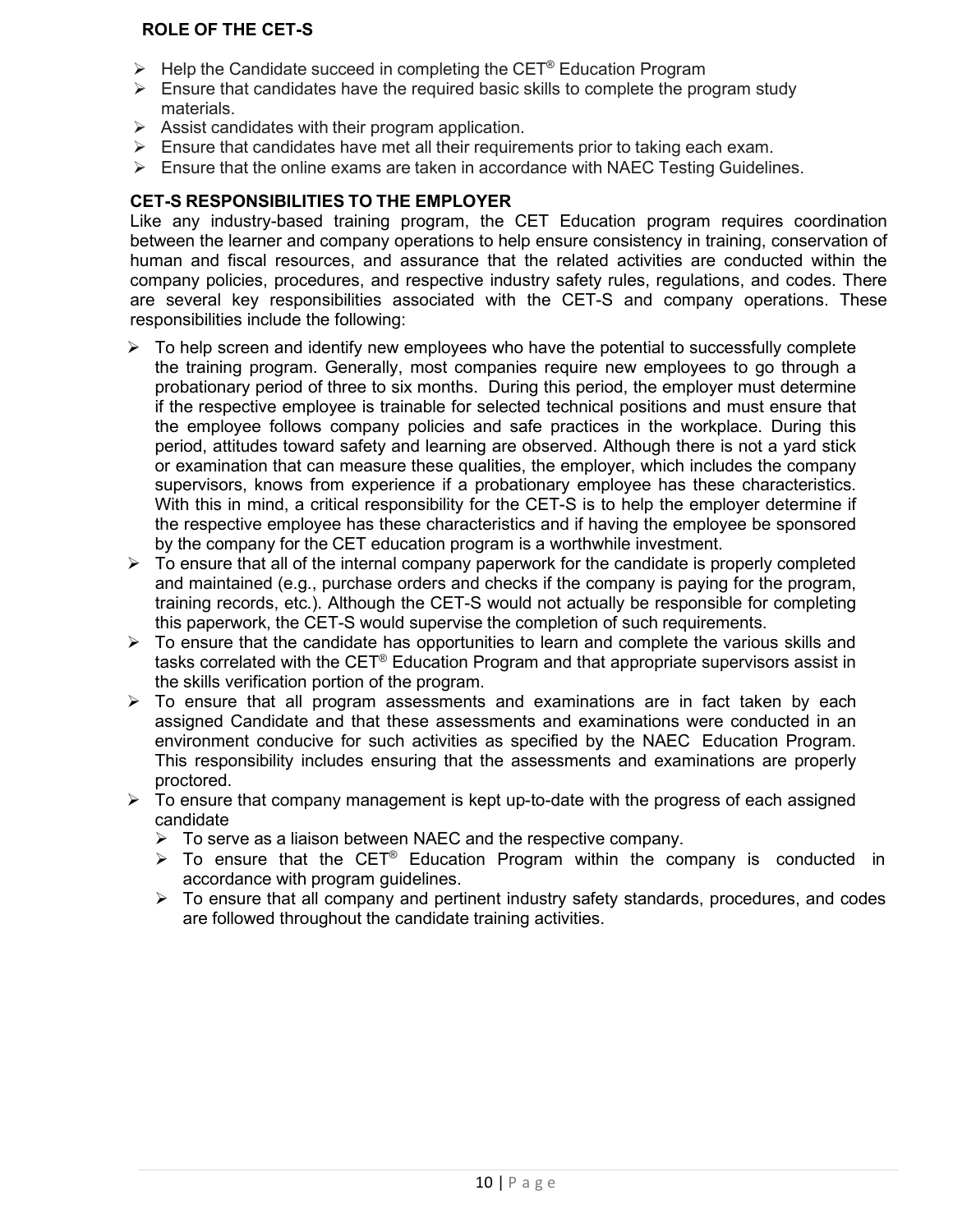# **CET-S RESPONSIBILITIES TO THE CANDIDATE**

The role of the CET-S in the education program is a required element to help ensure that the candidate completes the program as designed and in a timely manner. This role should be viewed as more of a mentoring process where the CET-S helps guide the candidate though the many steps of the education program. The specific responsibilities of the CET-S as associated with the Candidate are as follows:

- $\triangleright$  To ensure that the reading and mathematics assessments are completed by each employee that may potentially participate in the education program and that these assessments are conducted in an environment conducive for such activities as specified in other portions of this publication.
- $\triangleright$  To assist identified employees with completing the online application for the education program.
- $\triangleright$  To assist the employee, once he or she officially becomes a candidate, in developing a study schedule and assist the candidate in developing good study habits.
- $\triangleright$  To assist the employee through the study process by providing a schedule and being available regularly to answer any technical questions the candidate may have.
- $\triangleright$  To ensure that all training assessments and examinations are in fact taken by each assigned candidate and that these assessments and examinations are conducted in an environment conducive for such activities as specified by the NAEC Certification Board.
- $\triangleright$  To ensure that all Candidates have access to company personnel to facilitate the skills verification check-off.
- $\triangleright$  To review the results of examinations taken by the Candidate and to make arrangements for additional study activities in the event that a candidate has failed an examination.
- $\triangleright$  To take other reasonable efforts to help the candidate successfully complete the NAEC CET® Education Program.

# **CET-S TRAINING KIT**

CET-S applicants can purchase the CET-S kit from Elevator World at [www.elevatorbooks.com.](http://www.elevatorbooks.com/) The kit contains all of the coursework. However, some reference materials that the Candidate receives are not in the CET-S kit. Attached is a book list broken down by year. A CET-S may order these books separately as needed or as a supplemental library for the company. The supplemental books for the CET-S are available at Elevator World.

SUPPLEMENTAL BOOKS FOR CET-S

- Core Curriculum Year 1-2
	- USB "Safety While Servicing and Installing Elevators"
	- $\triangleright$  Field Maintenance Guide (by McCain)
	- ▶ Elevator Industry Field Employees Safety Handbook<br>▶ The Installation Manual
	- The Installation Manual
	- $\triangleright$  Electric Elevators by Hymens
	- $\triangleright$  The Maintenance Manual (McCain)
	- $\triangleright$  The Field Inspection Handbook
	- Elevator Industry Testing Guide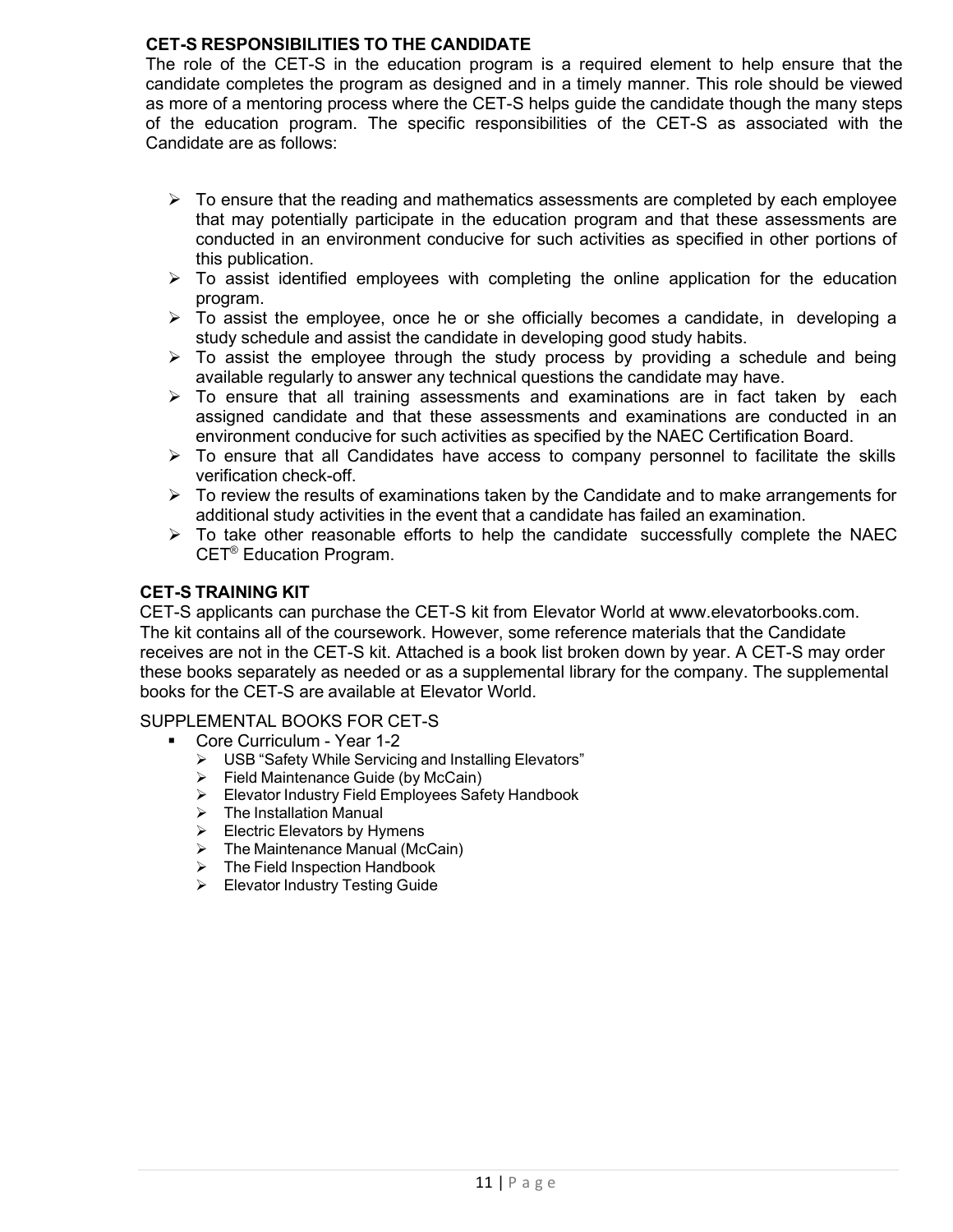- $\triangleright$  Sam and Samantha The Maintainers
- Standard Textbook of Electricity by Hermann
- $\triangleright$  National Electrical Code (NEC)
- Identification, Installation, Lubrication and Maintenance of Power Transmission Roller Chains in ANSI B29 & B29.3
- Advanced Curriculum Year 3
	- Education Focus Compilation
	- Electrical Engineering Pocket Handbook
- Advanced Curriculum Year 4
	- $\triangleright$  Elevators by Jallings
	- ADA and Building Transportation
	- Basic Electronics Vols 1 & 2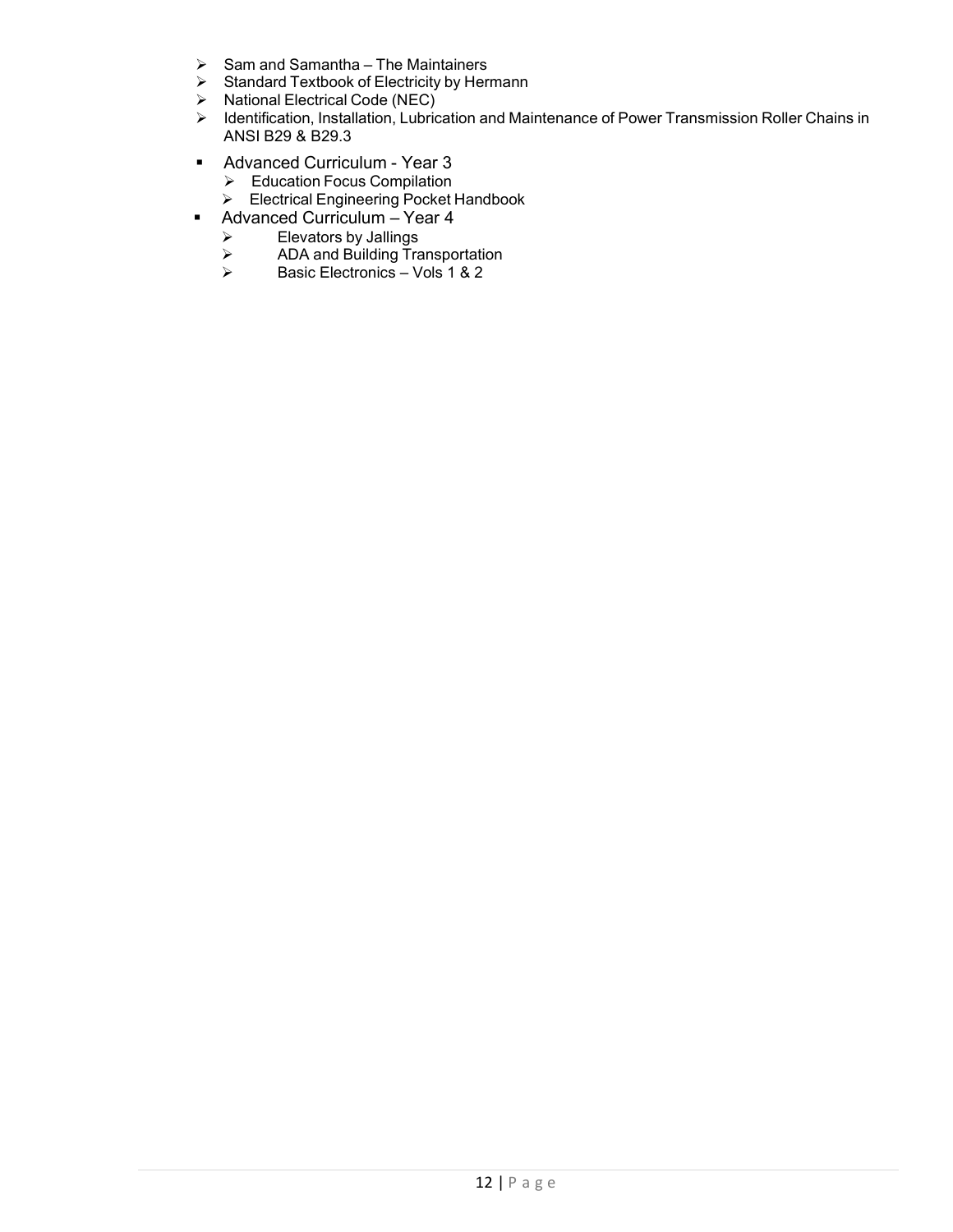# **NAEC CET Education Program Fees**

#### **First Year Candidate Fees**

|                                                                                                                                            |                                                                                                                                                               | <b>NAEC Member</b>                                                                                   | Non-Member |
|--------------------------------------------------------------------------------------------------------------------------------------------|---------------------------------------------------------------------------------------------------------------------------------------------------------------|------------------------------------------------------------------------------------------------------|------------|
| Candidate Fee includes:                                                                                                                    |                                                                                                                                                               | \$220.00<br>\$680.00                                                                                 |            |
| Application, Administration Fee & Testing                                                                                                  |                                                                                                                                                               |                                                                                                      |            |
| Course I – Introduction to Elevators                                                                                                       |                                                                                                                                                               | \$750.00<br>\$900.00                                                                                 |            |
| Unit 1 - Elevator History & Basic<br>Safety<br>Unit 2 - Basic Print Reading<br>Unit 3 - Handling Materials & Tools /<br>Rigging & Hoisting | <b>Skills Verification Portfolio</b><br>$\blacksquare$<br>Video: Safety While Servicing<br>Е<br>Elevators<br>Video: Safety While Installing<br>п<br>Elevators | <b>Elevator Industry Field</b><br>٠<br>Employees' Safety Handbook<br>Poster of Elevator Systems<br>٠ |            |
| Course II - Basics of Installing Elevator Components                                                                                       |                                                                                                                                                               | \$750.00                                                                                             | \$900.00   |
| Unit 4 - Pit Equipment<br>Unit 5 - Guide Rails<br>Unit 6 - Machine Room Equipment                                                          | Unit 7 - Hoistway Equipment<br>п<br><b>Skills Verification Portfolio</b><br>٠                                                                                 | <b>The Installation Manual</b><br>٠<br><b>Electric Elevators</b><br>٠                                |            |
| Cost for First Year of Program per Candidate                                                                                               |                                                                                                                                                               | \$1,720.00                                                                                           | \$2,480.00 |

#### **Second Year Candidate Fees**

|                                                                                                                                                                                                                 |                                                                                                                                                                                         | <b>NAEC Member</b>                                                                                                                                                                                              | Non-Member |
|-----------------------------------------------------------------------------------------------------------------------------------------------------------------------------------------------------------------|-----------------------------------------------------------------------------------------------------------------------------------------------------------------------------------------|-----------------------------------------------------------------------------------------------------------------------------------------------------------------------------------------------------------------|------------|
| Candidate Fee includes:                                                                                                                                                                                         | \$<br>190.00                                                                                                                                                                            |                                                                                                                                                                                                                 | \$680.00   |
| Administration Fee & Testing                                                                                                                                                                                    |                                                                                                                                                                                         |                                                                                                                                                                                                                 |            |
| Course III - Maintenance Practices and Testing                                                                                                                                                                  |                                                                                                                                                                                         | 750.00<br>\$.                                                                                                                                                                                                   | \$900.00   |
| Unit 8 - General Maintenance<br><b>Practices</b><br>Unit 9 – Maintenance of Traction<br>Elevators<br>Unit 10 - Maintenance of Hydraulic<br>Elevators<br>Unit 11 - Maintenance of Escalators<br>and Moving Walks | <b>Skills Verification Portfolio</b><br>Poster of Elevator Systems<br>п<br>The Maintenance Manual<br>в<br>The Maintenance Field Guide<br>$\blacksquare$<br>The Inspection Handbook<br>в | Identification, Installation.<br>$\blacksquare$<br>Lubrication & Maintenance of<br><b>Power Transmission Roller</b><br>Chains in ANSI B29.1 & B29.3<br>The Field-Testing Handbook<br>٠<br>Sam and Samantha<br>٠ |            |
| Course IV - Electrical Safety & Theory                                                                                                                                                                          |                                                                                                                                                                                         | \$750.00                                                                                                                                                                                                        | \$900.00   |
| Primer - Instructions on how to use<br>textbook and industry-specific<br>questions and answers                                                                                                                  | Standard Textbook of Electricity by<br>٠<br>Herman<br><b>Skills Verification Portfolio</b><br>п                                                                                         | <b>National Electrical Code</b><br>$\blacksquare$<br>(NEC)                                                                                                                                                      |            |
| <b>Cost for Second Year of Program per Candidate</b>                                                                                                                                                            |                                                                                                                                                                                         | \$1,690.00                                                                                                                                                                                                      | \$2,480.00 |

# **Third Year Candidate Fees**

|                                                                                                                                                  |                                                                                                                                              | <b>NAEC Member</b>                                                                                                     | Non-Member     |
|--------------------------------------------------------------------------------------------------------------------------------------------------|----------------------------------------------------------------------------------------------------------------------------------------------|------------------------------------------------------------------------------------------------------------------------|----------------|
| Candidate Fee includes:                                                                                                                          |                                                                                                                                              | \$ 680.00<br>\$190.00                                                                                                  |                |
| <b>Administration Fee &amp; Testing</b>                                                                                                          |                                                                                                                                              |                                                                                                                        |                |
| Year III Kit                                                                                                                                     |                                                                                                                                              | \$900.00                                                                                                               | 1,050.00<br>\$ |
| Course 5 - Doors & Equipment (Unit<br>12)<br>Course 5 Skills Portfolio<br>Course 6 - Electric Traction<br>Elevators<br>Course 6 Skills Portfolio | • Course 7 - Electrical Wiring and<br>Equipment (Unit 13)<br>• Course 7 Skills Portfolio<br><b>Education Focus Compilation, Vols.</b><br>1&2 | <b>Electrical Engineering Pocket</b><br>Handbook<br>• SuperFlex Installation Guide<br>• WhisperFlex Installation Guide |                |
|                                                                                                                                                  | Cost for Third Year of Program per Candidate                                                                                                 | \$1,090.00                                                                                                             | \$1,730.00     |

# **Fourth Year Candidate Fees**

|                                                                                                                                                                                            |                                                                                                                                                                            | <b>NAEC Member</b>                                                                                                                                                         | Non-Member |
|--------------------------------------------------------------------------------------------------------------------------------------------------------------------------------------------|----------------------------------------------------------------------------------------------------------------------------------------------------------------------------|----------------------------------------------------------------------------------------------------------------------------------------------------------------------------|------------|
| Candidate Fee includes:                                                                                                                                                                    |                                                                                                                                                                            | \$190.00                                                                                                                                                                   | \$680.00   |
| <b>Administration Fee &amp; Testing</b>                                                                                                                                                    |                                                                                                                                                                            |                                                                                                                                                                            |            |
| Year IV Kit                                                                                                                                                                                |                                                                                                                                                                            | 1,000.00<br>S                                                                                                                                                              | \$1,150.00 |
| Course 8 - Hydraulic Theory and<br>Installation (Unit 14)<br>Course 8 Skills Portfolio<br>Course 9 - Basic Electronic and<br>Fundamentals (Unit 15)<br>Education Focus Compilation, Vol. 3 | Course 10 - Machinery<br>٠<br>Troubleshooting and Rope<br>Replacement (Unit 16 & 17)<br>Course 10 Skills Portfolio<br>Course 11 - Escalators and Moving<br>Walks (Unit 18) | Course 11 Skills Portfolio<br>Course 12 - Accessibility Course<br>12 Skills Portfolio<br><b>Library of Basic Electronics</b><br>Elevators<br>ADA & Building Transportation |            |
| Cost of Fourth Year of Program per Candidate                                                                                                                                               |                                                                                                                                                                            | \$1,190.00                                                                                                                                                                 | \$1,830.00 |

Please note that the above fees are subject to change without notice.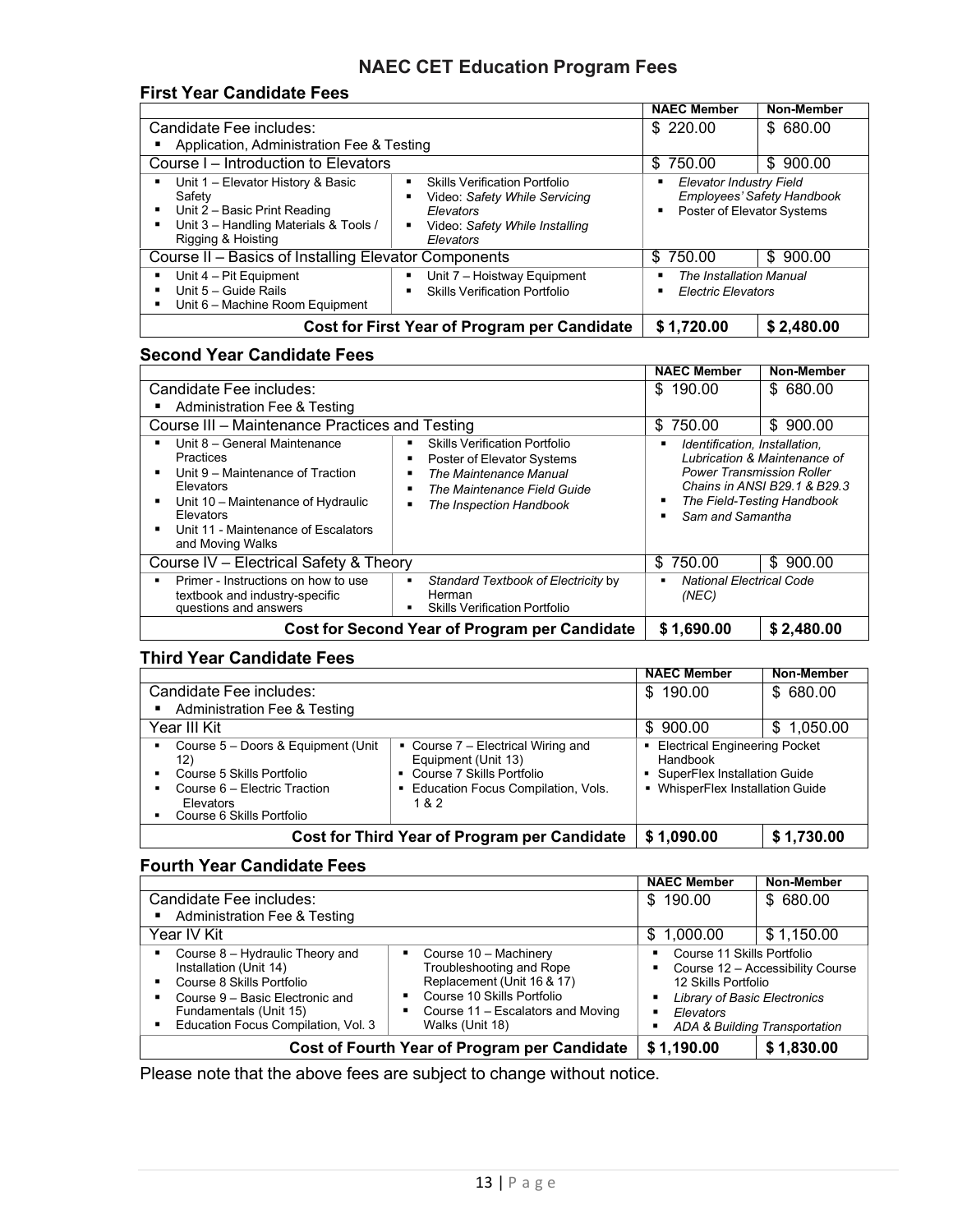# **CET-S Kit Fees**

| <b>CET-S Core Curriculum Kit</b>                                                                                                                                                                                                                                                                                                                                        |                                                                                                                                                                                                                                                         | \$1,100.00                                                                                                                                                                                                                                               | \$1,250.00   |  |  |
|-------------------------------------------------------------------------------------------------------------------------------------------------------------------------------------------------------------------------------------------------------------------------------------------------------------------------------------------------------------------------|---------------------------------------------------------------------------------------------------------------------------------------------------------------------------------------------------------------------------------------------------------|----------------------------------------------------------------------------------------------------------------------------------------------------------------------------------------------------------------------------------------------------------|--------------|--|--|
| <b>CET-S Training Manual</b><br>CET-S Log Book<br>Unit 1 - Elevator History and<br><b>Basic Safety</b><br>Unit 2 - Basic Print Reading<br>Unit 3 - Handling Materials &<br>Tools / Rigging & Hoisting<br>Unit 4 - Pit Equipment                                                                                                                                         | Unit 5 - Guide Rails<br>٠<br>Unit 6 - Machine Room<br>Equipment<br>Unit 7 - Hoistway Equipment<br>Unit 8 - General<br><b>MaintenancePractices</b><br>Unit 9 – Maintenance of<br><b>TractionElevators</b>                                                | Unit 10 - Maintenance of<br>$\blacksquare$<br><b>Hydraulic Elevators</b><br>Unit 11 - Maintenance of<br>$\blacksquare$<br><b>Escalators &amp; Moving Walks</b><br>Poster of Elevator Systems<br>$\blacksquare$<br>Anatomy of Elevators<br>$\blacksquare$ |              |  |  |
| <b>CET-S Advanced Curriculum Kit</b>                                                                                                                                                                                                                                                                                                                                    |                                                                                                                                                                                                                                                         | \$1,100.00                                                                                                                                                                                                                                               | \$1,250.00   |  |  |
| <b>CET-S Training Manual</b><br>CET-S Log Book<br>Unit 12 - Elevator Doors & Equip<br>Course 6 - Electric Traction<br>Elevators<br>Unit 13 - Construction Wiring &<br>Equipment                                                                                                                                                                                         | Unit 14 - Hydraulic<br>٠<br>Theory &Installation<br>Unit 15 - Teachers Guide<br>to Questions & Exercises<br>for BasicElectronics and<br><b>Fundamentals</b><br>Unit 16 - Elevator<br>RopeReplacement<br>Unit 17 - Machine<br>Troubleshooting and Repair | Unit 18 - Escalators and Moving<br>Walks<br>Unit 19 - Accessibility<br>Equipment, Safety, and<br>Installation                                                                                                                                            |              |  |  |
| <b>CET-S Complete Curriculum Kit</b>                                                                                                                                                                                                                                                                                                                                    | Includes all curriculum textbooks<br>and training aids for the entire<br>program.                                                                                                                                                                       | \$2,000.00                                                                                                                                                                                                                                               | \$2,150.00   |  |  |
|                                                                                                                                                                                                                                                                                                                                                                         |                                                                                                                                                                                                                                                         |                                                                                                                                                                                                                                                          |              |  |  |
| (Please note each CET-S Kit (Core & Advanced) can be one-time purchases - the kits can be maintained in-houseand<br>used by more than one CET-S. The CET-S Training Manual and CET-S Log Books are elements of the kit that cannot<br>be shared. They can be purchased separately after the purchase of the initial Kit if you have multiple CET-S' in your<br>company) |                                                                                                                                                                                                                                                         |                                                                                                                                                                                                                                                          |              |  |  |
| <b>Additional CET-S Training Manuals</b>                                                                                                                                                                                                                                                                                                                                |                                                                                                                                                                                                                                                         | \$55.00 EACH                                                                                                                                                                                                                                             | \$70.00 EACH |  |  |
| Additional/replacement CET-S Log Books                                                                                                                                                                                                                                                                                                                                  |                                                                                                                                                                                                                                                         | \$30.00 EACH                                                                                                                                                                                                                                             | \$35.00 EACH |  |  |
| <b>Replacement Units 1-18</b>                                                                                                                                                                                                                                                                                                                                           |                                                                                                                                                                                                                                                         | \$60.00 EACH                                                                                                                                                                                                                                             | \$70.00 EACH |  |  |

Please note that the above fees are subject to change without notice.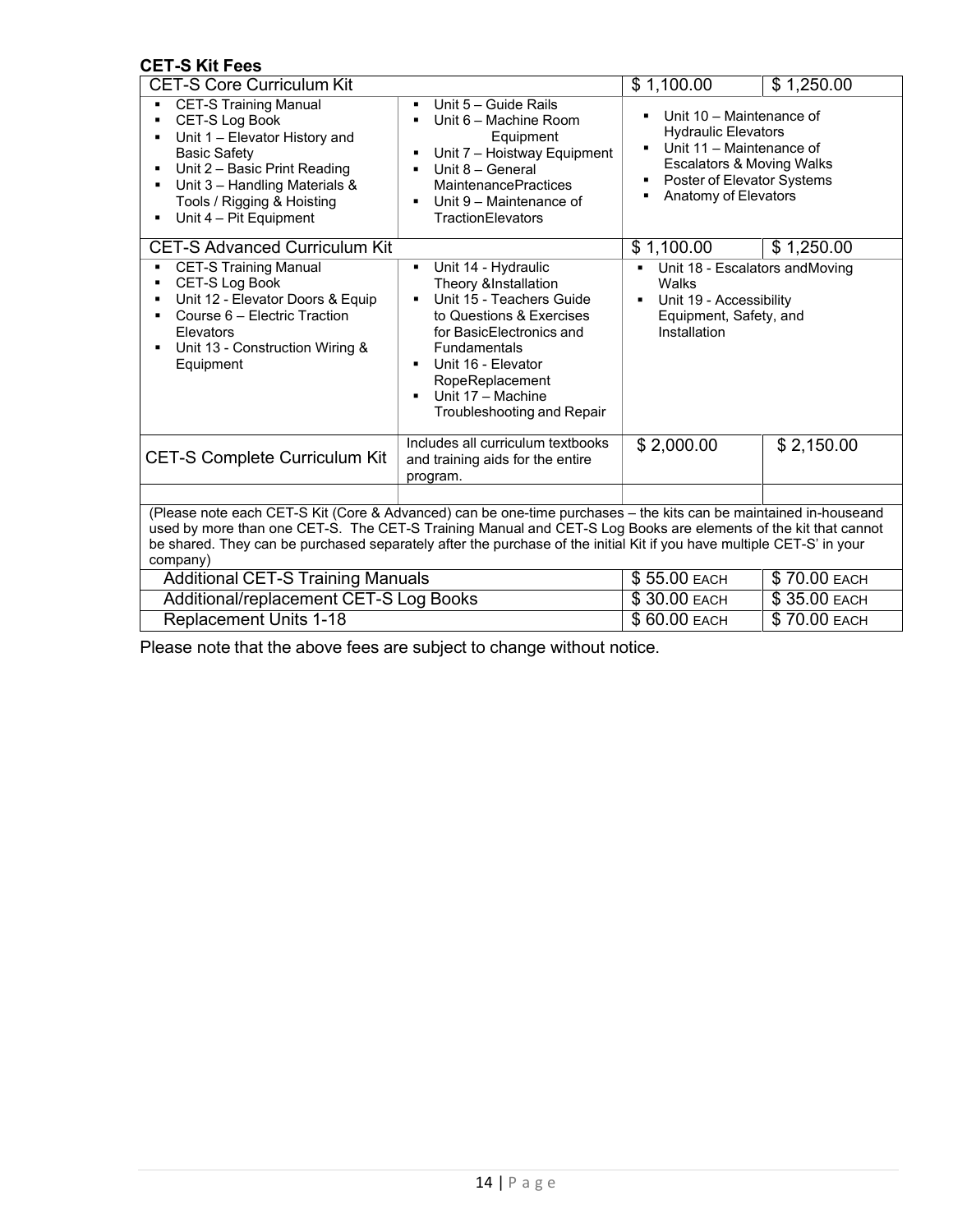Every program participant is required to sign a document attesting that he or she will follow the NAEC CET® Code of Ethics.

# CANDIDATE CODE OF ETHICS

*In studying to become a CET*®*, studying to renew a CET*® *certification, and working as a CET*®*, I understand and agree to follow all elements of the NAEC CET*® *Code of Ethics as specified in the following:*

- *Providing falsified or misleading information related to my CET*® *renewal constitutes good and sufficient grounds for the immediate cancellation of my CET*® *Certification.*
- *Providing falsified or misleading information related to my CET*® *Candidate Skills Verification constitutes good and sufficient grounds for the immediate cancellation of my CET*® *Candidate status. Providing falsified or misleading information related to a CET*® *Candidate Skills Verification constitutes good and sufficient grounds for the immediate cancellation of my CET*® *status.*
- *Cheating or receiving help of any type not authorized by the NAEC on any education program examination or test constitutes good and sufficient grounds for the immediate cancellation of my CET*® *Candidate status.*
- **Providing falsified or misleading information on work related documents, reports, and logs while** *working as a CET*® *constitutes good and sufficient grounds for the immediate cancellation of my CET*® *status.*
- *Failing to follow related industry codes, standards, local and federal laws related to my workrelated duties, and company work rules constitutes good and sufficient grounds for the immediate cancellation of my CET*® *status.*

# CET-S CODE OF ETHICS

*In carrying out the responsibilities of a CET-S, I understand and agree to follow all elements of the NAEC CET-S Code of Ethics as specified in the following:*

- *Ensure that every candidate under my charge is dealt with in a fair and unbiased manner.*
- *Ensure that the confidentiality of every CET*® *candidate under my charge is protected and that personal and CET*® *program progress information will only be provided to the management of the sponsoring company and supervisors required to know to properly conduct their jobs.*
- *Ensure that CET*® *program assessments and examinations of every CET*® *under my charge are properly proctored and that verification by legal identification with pictures is provided to the proctor before the respective CET*® *candidate takes each assessment and examination. In the case of the CET*® *program, proper proctoring means that the CET*® *candidate will not be permitted to use books, notes, or any other information during the examinations and that no one is permitted to help or coach the CET*® *candidate during the examinations. Also, there will be at least one company employee in the same room with the CET*® *candidate during the entire assessment and examination process.*
- *Ensure that the skills verification for every CET*® *candidate under my charge is signed off only by a qualified CET*® *and that verification by legal picture identification is provided to the CET*® *who will be conducting skills verification for the respective CET*® *candidate.*
- *Notify my employer and the NAEC in the event that I have witnessed, or have reason to believe, that an individual has obtained CET*® *candidate status, CET*®*, or CET-S certification under false pretenses.*
- *To act in a professional manner when conducting CET-S responsibilities*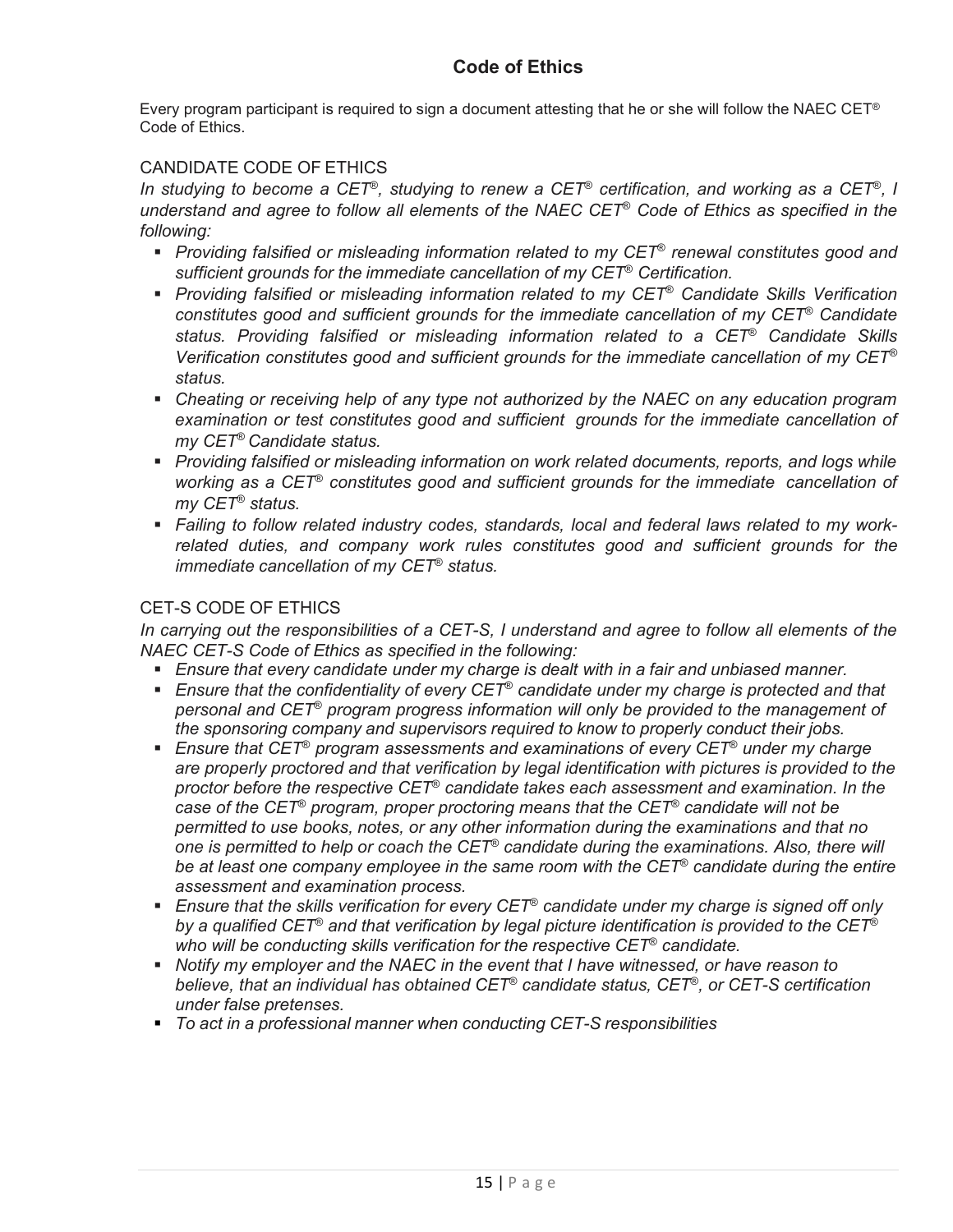# **Education Program Curriculum Details**

# **Core Curriculum**

The CET Education Core Curriculum covers approximately two years of study and is divided into four courses. All coursework is available in complete kits from Elevator World, Inc. at www.elevator books.com. Kits include required supplemental materials.

# COURSE 1: INTRODUCTION TO ELEVATORS

Class hours: 79 / Field hours: 1,000

# **LEARNING OBJECTIVES**

Upon completion of Course 1, the candidate should have:

- $\triangleright$  Gained knowledge of elevator history and equipment.
- $\triangleright$  Gained knowledge of overall safe methods of operation in the industry.
- $\triangleright$  Gained knowledge of the elevator related drawings and terminology used in the industry.
- $\triangleright$  Demonstrated the ability to properly handle material and assist in hoisting and rigging.
- $\triangleright$  Demonstrated the ability to identify, use and care for the tools involved in the industry.
- $\triangleright$  Demonstrated the ability to identify, use and care for the personal protective equipment.

# **Unit 1: ELEVATOR HISTORY AND BASIC SAFETY**

- 1. History of Elevators
- 2. Elevator Industry Organizations
- 3. Anatomy of an Elevator
- 4. Types of Elevators and Driving Machines
- 5. Escalators and Moving Walks
- 6. Applicable Codes and Publications

#### **Unit 2: BASIC PRINT READING**

- 1. Print Terminology
- 2. Drawing to Scale
- 3. Introduction to Installation Drawings

## **Unit 3: HANDLING MATERIALS; TOOLS; RIGGING AND HOISTING**

- 1. Handling Materials and Tools
- 2. Rigging and Hoisting

# **ADDITIONAL REQUIRED TRAINING**

Successful completion of an OSHA 10hr or 30hr training course.

#### ADDITIONAL REFERENCE MATERIALS

- *Elevator Industry Field Employees' Safety Handbook*
- *Field Maintenance Guide* by Zack McCain
- *Safety Training for Elevator Service & Construction* (Video)
- $\triangleright$  Poster of Elevator Systems

# COURSE 2: BASICS OF INSTALLING ELEVATOR COMPONENTS

Class hours: 90 / Field hours: 1,000

#### **LEARNING OBJECTIVES**

Upon completion of Course 2, the candidate should have:

- $\triangleright$  Gained fundamental knowledge of all components that comprise an elevator installation.
- $\triangleright$  Gained fundamental knowledge of the method of installing each component.
- $\triangleright$  Gained fundamental knowledge of the code related requirements for each component.

#### **Unit 4: PIT EQUIPMENT**

- 1. Introduction and Pit Construction
- 2. Buffers
- 3. Governor Rope Tension Sheaves
- 4. Compensating Equipment
- 5. Tension Sheaves for Selectors and Floor **Controllers**
- 6. Limit Switches
- 7. Work of the Elevator Professional
- 8. General Safety
- 9. Component Installation Safety Practices
- 10. Service Safety
- 11. Terminology
- 4. Detail Drawing and Layout
- 5. Fits, Tolerances and Fasteners
- **Jobsite**
- 3. Handling Materials Storage at the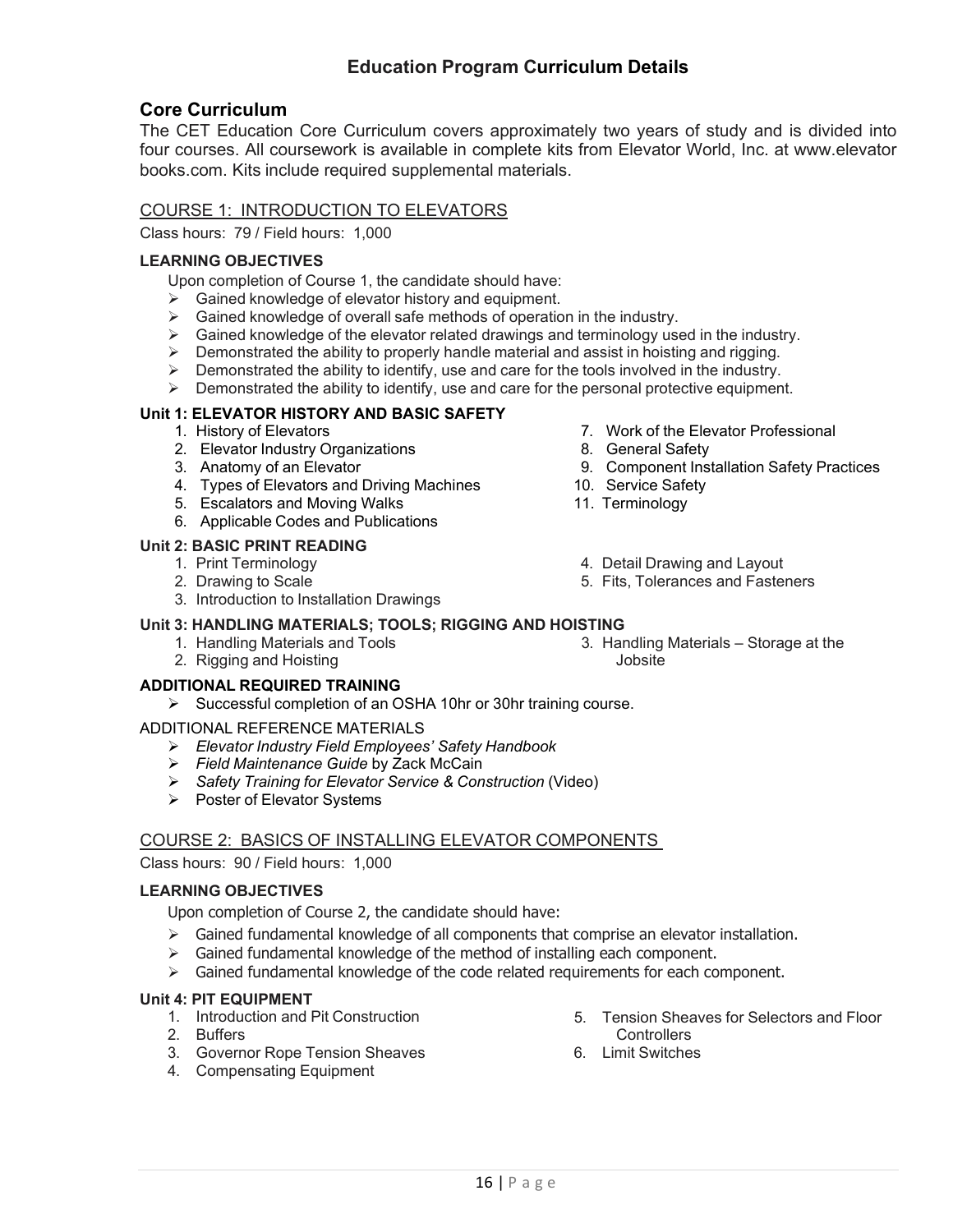#### **Unit 5: GUIDE RAILS**

- 1. Guide Rail Construction and Code **Requirements**
- 2. Plumbing the Hoistway
- 3. Guide Rail Bracket Fastening and Setting

#### **Unit 6: ELECTRIC TRACTION ELEVATORS**

- 1. Machine Installation
- 2. Machine Room Accessories and **Installation**

#### **Unit 7: HOISTWAY EQUIPMENT**

- 1. Car and Counterweight Assemblies
- 2. Elevator Rope and Roping
- 3. Hydraulic Driving Components

# ADDITIONAL REFERENCE MATERIALS

- *The Installation Manual*
- *Electric Elevators* by Fred Hymans

#### COURSE 3: MAINTENANCE PRACTICES AND TESTING

Class hours: 87 / Field hours: 1,000

#### **LEARNING OBJECTIVES**

Upon completion of Course 3, the candidate should have gained:

- $\triangleright$  Fundamental knowledge of all components that comprise an elevator installation.
- Fundamental knowledge of the method for maintaining, adjusting and performing the replacement of maintenance related components.
- $\triangleright$  Fundamental knowledge of code related requirements.
- $\triangleright$  Fundamental knowledge of code required system testing.

#### **Unit 8: GENERAL MAINTENANCE PRACTICES**

- 1. Lubrication
- 2. Bolting Practices
- 3. Elevator Ropes
- 4. Wiring Diagrams

#### **Unit 9: MAINTENANCE OF TRACTION ELEVATORS**

- 1. Introduction
	- 2. Maintenance inside the Car and outside the Hoistway
- 3. Maintenance in Machine Room
- 4. Top of Car and Hoistway Maintenance

#### **Unit 10: MAINTENANCE OF HYDRAULIC ELEVATORS**

- 1. Introduction
- 2. Maintenance inside the Car and outside the Hoistway
- 3. Maintenance in Machine Room
- 4. Top of Car and Hoistway Maintenance

#### **Unit 11: MAINTENANCE OF ESCALATORS AND MOVING WALKS**

- 1. Introduction
- 2. Exterior Maintenance

#### ADDITIONAL REFERENCE MATERIALS

- *The Maintenance Manual* by Zack McCain
- *The Maintenance Field Guide* by Zack McCain
- *The Inspection Handbook* by Zack McCain
- *Sam and Samantha* by Elevator World
- *Field Employees' Elevator Testing Manual* by Jim Runyan & Zack McCain
- *Identification, Installation, Lubrication and Maintenance of Power Transmission Roller Chains in ANSI B29.1 & B29.3*
- 4. Installing the Guide Rails
- 5. Guide Rail Gauging, Aligning and Filing
- 3. Hydraulic Components
- 4. Top of Car Equipment
- 5. Operating Fixtures and ADA

- 5. Belts and Chains
- 6. Code Requirements
- 7. Testing Requirements
- 5. Pit and Bottom of Car Maintenance
- 6. Maintenance Code Requirements
- 7. Tests
- 5. Pit and Bottom of Car Maintenance
- 6. Maintenance Code Requirements
- 7. Tests

- 3. Interior Maintenance
- 4. Testing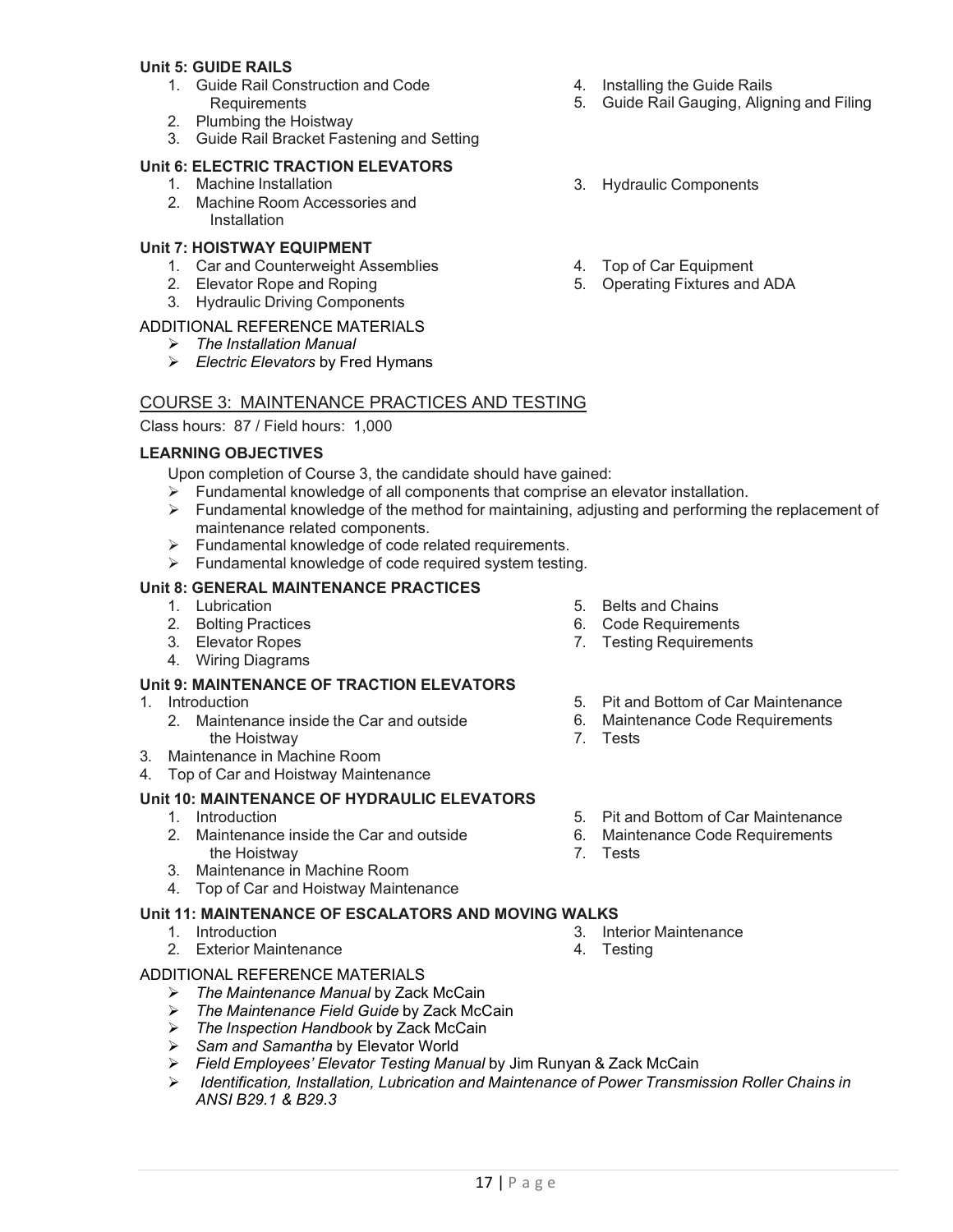# COURSE 4: ELECTRICAL SAFETY AND THEORY

Class hours: 65 / Field hours: 1,000

#### **LEARNING OBJECTIVES**

Upon completion of Course 4, the candidate should:

- $\triangleright$  Have an understanding of the basic aspects of working safely around electrical equipment.
- $\triangleright$  Have an understanding of the principles associated with electricity and electrical circuits.
- $\triangleright$  Be able to explain where electricity comes from; what voltage, current and resistance are and how their values can be calculated for various types of circuits.
- Be able to explain how electrical circuits are affected by induction, inductance and capacitance.
- $\triangleright$  Have an understanding of the basic concepts associated with the operation of AC circuits.
- $\triangleright$  Be familiar with the National Electrical Code and its purpose.

#### **Course 4: ELECTRICAL SAFETY AND THEORY**

- **Introduction/Safety**
- Atomic Structure
- Electrical Quantities and Ohm's Law
- **Static Electricity**
- **Magnetism**
- **Resistors**
- **Series Circuits**
- Parallel Circuits
- **•** Combination Circuits
- **Neasuring Instruments**
- **Using Wire Tables and Determining**

#### **REQUIRED TEXTBOOK**

*Standard Textbook of Electricity* by Stephen L. Herman

#### ADDITIONAL REFERENCE MATERIALS

- 
- *National Electrical Code (NEC)*

#### **Advanced Curriculum**

The CET Education Advanced Curriculum covers approximately two years of study and is divided into two segments. Year Three kit contains materials and instructions on Courses 5-7 and Year Four kit contains materials and instructions on Courses 8-12. All coursework is available in complete kits from Elevator World, Inc. at www.elevator books.com. Kits include required supplemental materials.

#### COURSE 5 – ELEVATOR DOORS AND EQUIPMENT

Class hours: 20 / Field hours: 300

#### **LEARNING OBJECTIVES**

Upon completion of Course 5, the candidate should:

- $\triangleright$  Have gained knowledge of the installation of elevator hoistway entrances and doors, including car door and operators
- > Have gained knowledge of installation of car door and operators
- $\triangleright$  Have gained knowledge of the principles of operation of various types of door operators

## **Unit 12: ELEVATOR DOORS AND EQUIPMENT**

- 1. Door Types
- 2. Preparation of Shaft and Clearances
- 3. Installation of Sliding Passenger Elevator **Entrances**
- 4. Hoistway Equipment
- 5. Car Equipment
- 6. Swing Hoistway Doors
- 7. Types of Freight Doors
- 8. Preparation of Site
- 9. Freight Door Systems
- 10. Car Gate System
- 11. Retiring Cam System
- 12. Controller
- 13. Dumbwaiter Overview
- 14. Final Adjustments and Maintenance
- 15. Preliminary Drawings and Field **Conditions**
- 16. Anatomy of Dumbwaiter Doors & Install
- 17. Anatomy of Dumbwaiter Gates & Install
- 18. Dumbwaiter Door Interlocks and Cams
- 19. Maintenance, Troubleshooting and Replacement
- Conductor Sizes
- **Batteries and Other Sources of Electricity**<br> **Batterie Induction**
- Magnetic Induction
- **Alternating Current**
- Inductance in AC Circuits<br>In Canacitors
- **Capacitors**
- Capacitance in AC Circuits<br>Three Phase Circuits
- **Three Phase Circuits**<br>**Report Alger Phase Transform**
- Single Phase Transformers
- **National Electric Code (NEC)**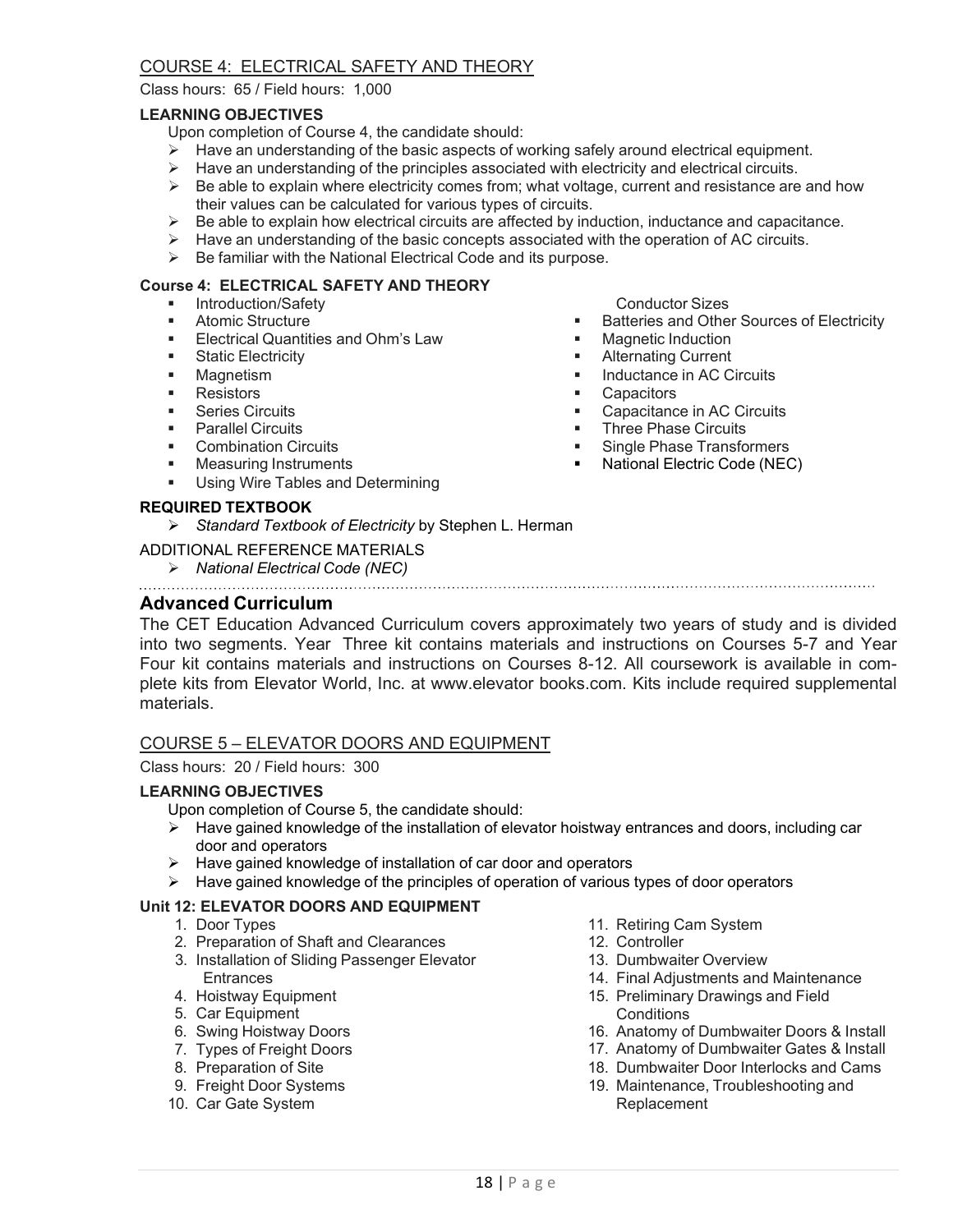Class hours: 105 / Field hours: 1,400

#### **LEARNING OBJECTIVES**

Upon completion of Course 6, the candidate should:

- $\triangleright$  Have obtained a detailed knowledge of the construction and operation of AC machines used on elevator systems.
- $\triangleright$  Have obtained a detailed knowledge of the construction and operation of DC machines used on elevator systems.
- Understand the Ward Leonard System of obtaining DC supply and relate the Ward Leonard System to elevator control.
- $\triangleright$  Be able to diagnose electrical faults and apply remedial action.
- $\triangleright$  Be able to sketch mechanical and electrical wiring diagrams.
- $\triangleright$  Be able to explain with the aid of diagrams, the construction and operation of field regulators.

## **Part 1: AC AND DC MOTORS, GENERATORS AND MOTOR CONTROL**

- 1. AC Motors
- 2. DC Motors
- 3. Motor Control
- 4. Regulators
- 5. Gearless Machines
- 6. Braking
- 7. Electrical Fault Finding

#### **Part 2: ELEVATOR RELATED CIRCUITS AND BASIC CIRCUIT ANALYSIS**

1. Elevator Related Circuits

3. Testing Instruments and Procedures

2. Schematic Circuit Diagrams

4. Sequence of Investigation

# COURSE 7 – ELECTRICAL WIRING AND EQUIPMENT

#### Class hours: 20 / Field hours: 300

#### **LEARNING OBJECTIVES**

Upon completion of Course 7, the candidate should have obtained knowledge on:

- $\triangleright$  The sequential steps required to properly review plans and blueprints to develop a plan of the installation of wires and raceways
- $\triangleright$  How to develop a list of materials to order and have delivered to the worksite to properly install wiring and related support elements to elevator components.
- $\triangleright$  Machine room and hoistway layout
- $\triangleright$  Box termination
- $\triangleright$  Conductor installation in conduit and tips on how to make such installation easier
- $\triangleright$  Traveling cable application and identification and related requirements
- $\triangleright$  Traveling cable installation
- $\triangleright$  Piping and wiring of car enclosures
- $\triangleright$  Hoistway and box clearances
- $\triangleright$  Initial start up and safety precautions
- $\triangleright$  Steps to take to ensure protection of components
- $\triangleright$  Initial car running

#### **Unit 13: CONSTRUCTION, WIRING AND EQUIPMENT**

- 1. Planning and Installation
- 2. Raceway and Conductor Installation
- 3. Traveling Cable Installation
- 4. Powering Up the Elevator

#### YEAR 3 ADDITIONAL REFERENCE MATERIALS

- *Education Focus Compilation*
- *Electrical Engineering Pocket Handbook*
- *Superflex Installation Guide* (Draka)
- *Whisperflex Installation Guide* (Draka)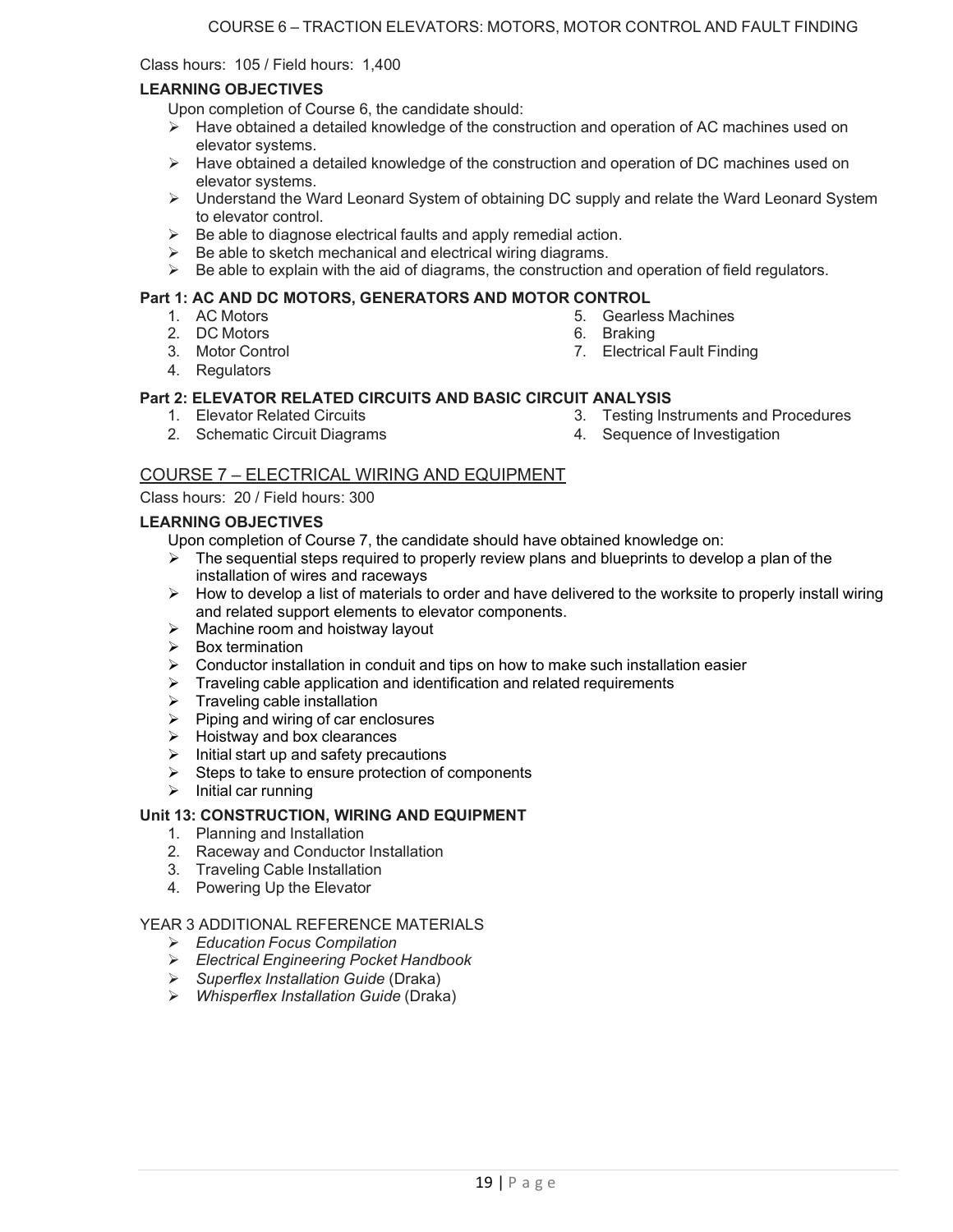# COURSE 8 – HYDRAULIC THEORY AND INSTALLATION

Class hours: 35 / Field hours: 400

#### **LEARNING OBJECTIVES**

Upon completion of Course 8, the candidate should have obtained knowledge on:

- $\triangleright$  The fundamental hydraulic principles including Pascal's Law and how to use the associated principles to calculate pressure in a hydraulic elevator system
- $\triangleright$  Drilling and casing the jack hole required for direct-acting hydraulic elevators
- $\triangleright$  The jack and major components and installation
- $\triangleright$  Installing and piping the hydraulic machine for both machine-room type and machine-room-less types.
- $\triangleright$  The hydraulic piping and piping methods
- $\triangleright$  The installation of guide rails and related components including the car sling, entrances and wiring in accordance with the A17.1 Safety Code for Elevators and Escalators
- $\triangleright$  The installation of the enclosure, the integral valve operation and the final hoistway adjustments.

#### **Unit 14: HYDRAULIC THEORY AND INSTALLATION**

- 1. Basic Hydraulic Theory
- 2. Drilling and Casing the Jack Hole
- 3. Installing the Jack and Components
- 4. Installing and Piping the Hydraulic Machines
- 5. Guide Rails, Car Slings, Entrances and Doors, and Wiring
- 6. Car Enclosure and Operation

#### COURSE 9 – BASIC ELECTRONICS AND FUNDAMENTALS

Class hours: 40 / Field hours: 600

#### **LEARNING OBJECTIVES**

Upon completion of Course 9, the candidate should have obtained knowledge on:

- $\triangleright$  Basic electronic concepts including an overview of the history of electronics.
- $\triangleright$  Resistors, including fixed resistors, variable resistors and resistors used in various circuits.
- $\triangleright$  Capacitor types and applications, capacitor physics, resistor-capacitor (RC) networks; capacitor chips and common causes of capacitor failure.
- $\triangleright$  Switches, keyboards and electromechanical relays.
- $\triangleright$  Magnetic components including inductors, impedance, transformers and the testing of magnetic components.
- $\triangleright$  Miscellaneous passive component and technology trends including connectors, indictor lamps and crystals.
- $\triangleright$  Surface-mounted-device (SMD) technology, component miniaturization and used of alloys to replace gold.
- $\triangleright$  Discrete semiconductors, including power MOSFETs and insulated gate bipolar transistors (IGBT).
- $\triangleright$  Diode Manufacture including silicon rod production, wafer production and wafer scribing.
- $\triangleright$  Diode characteristics and specifications including Zener diodes and part-number protection.
- $\triangleright$  Thyristors including thyristor and silicon-controlled rectifiers (SCRs), SCR mechanisms with DC andAC supplies, SCR applications, triode AC switches (TRIACs), diode AC switches (DIACs) and heat transfer considerations.
- $\triangleright$  Bipolar transistors including transistor mechanisms as linear amplifiers and digital switches and bipolar transistor applications.
- $\triangleright$  Field-effect transistors (FET) including junction FET construction and mechanism, junction FET operations as amplifiers and digital switches and metal-oxide semiconductor FET (MOSFET).
- $\triangleright$  Light-emitting diodes (LEDs) including construction, packages, and specifications.
- $\triangleright$  LED displays including segmented digital displays, dot-matrix digital display and display selection criteria and specifications.
- $\triangleright$  Other display technologies including gas-discharge displays, vacuum fluorescent displays, cathode ray tubes, indicator-panel displays and liquid-crystal displays (LCDs).
- $\triangleright$  Opto-coupler including the spectral response of silicon and slotted opto-coupler applications.
- $\triangleright$  Solid-state relays (SSRs) and an update on opto-electronic technology.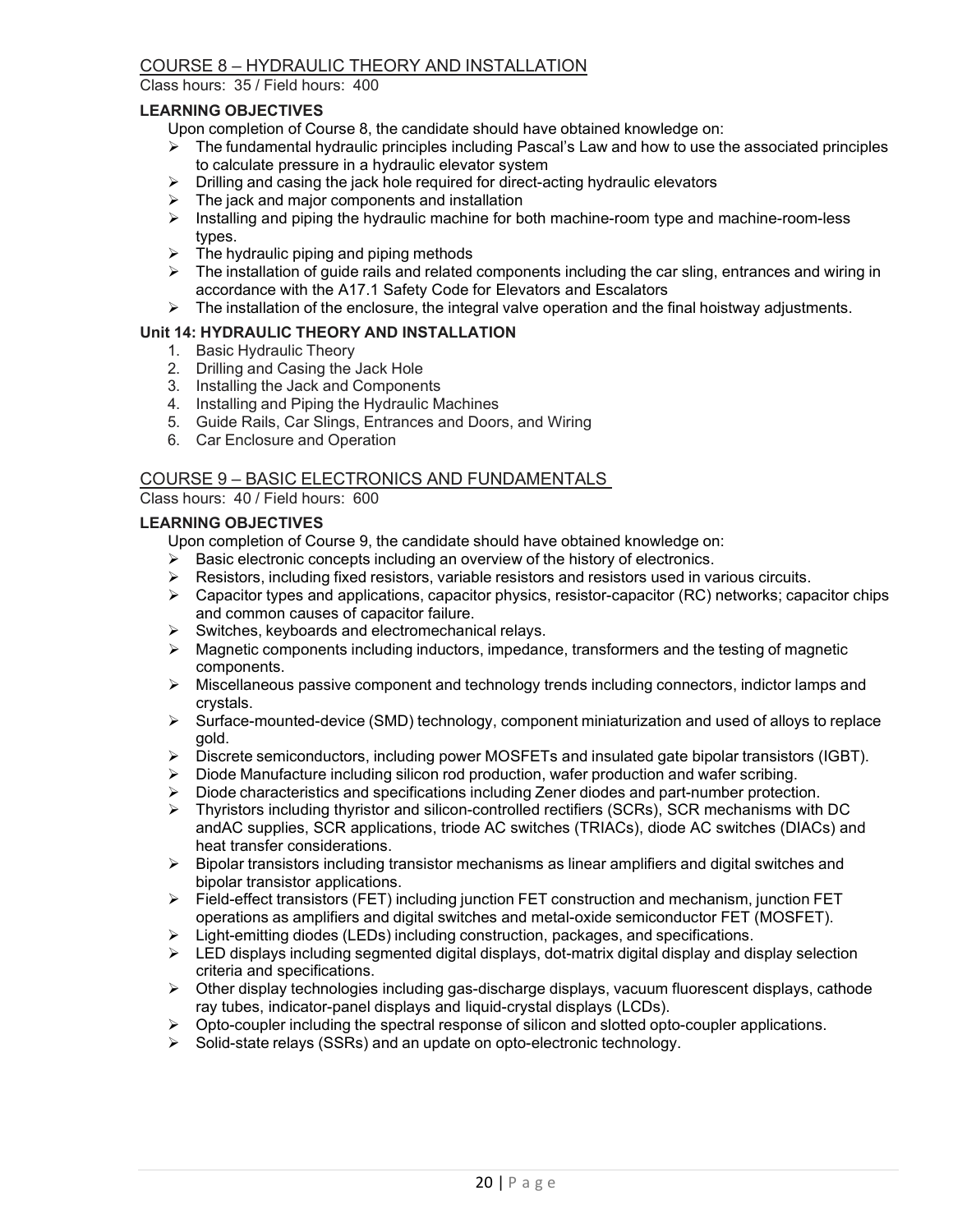#### **Unit 15: STUDY QUESTIONS AND SKILLS FOR ELECTRONICS AND SOLID STATE**

- 1. Basic Concepts
- 2. Resistors
- 3. Capacitors
- 4. Switches, Keyboards and Relays
- 5. Magnetic Components
- 6. Miscellaneous Passive Components and Technology Trends
- 7. Discrete Semiconductors, Definitions and General Information
- 8. Diode Manufacture
- 9. Diode Characteristics and Specifications

## **Required Textbooks:**

*Library of Basic Electronics, Books 1 and 2* by Sy Levine

# 10. Diode Applications

- 11. Thyristors (AC Switches)
- 12. Bipolar Transistors
- 13. Field Effect Transistors (FETs)
- 14. Light Emitting Diodes (LEDs)
- 15. LED Displays
- 16. Other Display Technologies
- 17. Opto Couplers (OptoIsolators)
- 18. Solid State Relays (SSRs) and Optoelectronic Technology Update

# COURSE 10 – MACHINERY TROUBLESHOOTING AND ROPE REPLACEMENT

Class hours: 30 / Field hours: 400

#### **LEARNING OBJECTIVES**

Upon completion of Course 10, the candidate should have obtained knowledge on:

- $\triangleright$  The terminology associated with elevator rope replacement<br> $\triangleright$  The correct inspection procedures for various configurations
- The correct inspection procedures for various configurations of elevator roping and the code requirements for removal criteria
- $\triangleright$  The inspection of sheaves to see if they are in sufficient condition to put on new ropes
- $\triangleright$  How to determine the right ropes to order
- $\triangleright$  Proper handling of wire rope so that it is not damaged prior to installation
- $\triangleright$  Procedure to properly hang ropes
- $\triangleright$  Maintenance and troubleshooting for common problems associated with wire ropes and sheaves
- $\triangleright$  The different machinery types commonly found and some older systems no longer installed but still in use in mechanical driving systems
- $\triangleright$  Troubleshooting methods, the importance of proper diagnosis, and the planning, communication and safety aspects of the repair or replacement of mechanical equipment
- $\triangleright$  Components found on elevator machinery and some common methods for the proper repair, replacement and adjustment of these components.
- $\triangleright$  Components commonly found on elevator installations that include governors, tensions and weight frames, car frames and platforms, safeties and release carriers, guide assemblies, buffers and mechanical selector systems
- $\triangleright$  The proper testing and lubrication of repaired and/or replaced machinery before returning the equipment back to service

# **Unit 16: ELEVATOR ROPE REPLACEMENT**

- 1. Wire-Rope Terminology
- 2. Procedures for Inspection and Criteria for Rope Removal
- 3. Additional Inspections Prior to Re-Roping
- 4. Re-Roping
- 5. Field Maintenance and Troubleshooting

#### **Unit 17: MACHINERY TROUBLESHOOTING/REPAIR**

- 1. Mechanical Driving Systems
- 2. Troubleshooting, Diagnosis and Planning
- 3. Repair and Replacement of Machinery Components
- 4. Related Mechanical Equipment
- 5. Testing and Lubrication of Equipment